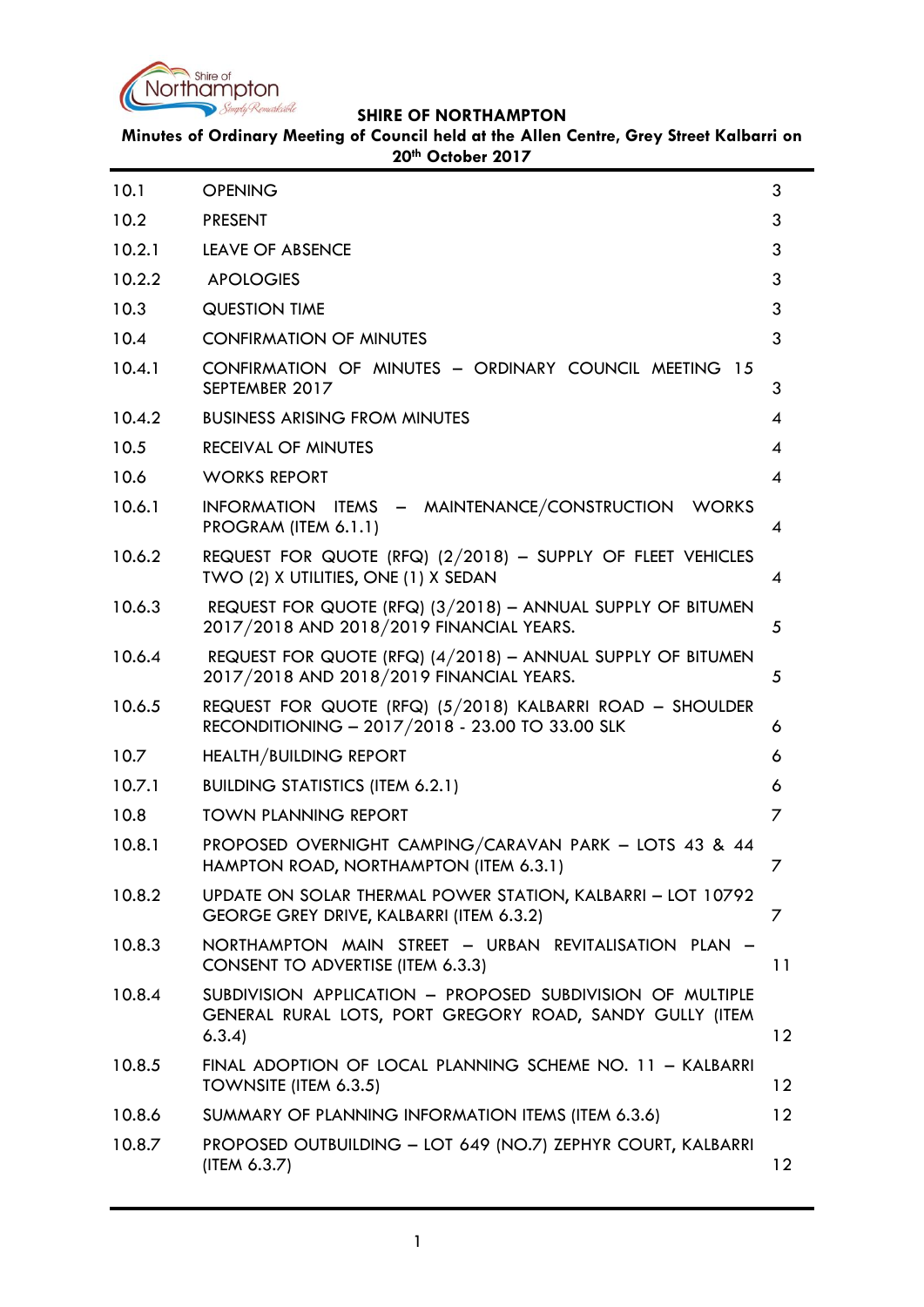

| Minutes of Ordinary Meeting of Council held at the Allen Centre, Grey Street Kalbarri on<br>20th October 2017 |                                                                                  |    |
|---------------------------------------------------------------------------------------------------------------|----------------------------------------------------------------------------------|----|
| 10.8.8                                                                                                        | PROPOSED MICROBREWERY - LOT 376 (NO.13) MAGEE CRESCENT                           |    |
|                                                                                                               | (ITEM 6.3.8)                                                                     | 14 |
| 10.8.9                                                                                                        | PROPOSED BOUNDARY WALL - LOT 1 (NO.26) PORT STREET, PORT<br>GREGORY (ITEM 6.3.9) | 16 |
| 10.9                                                                                                          | <b>FINANCE REPORT</b>                                                            | 17 |
| 10.9.1                                                                                                        | ACCOUNTS FOR PAYMENT (ITEM 6.4.1)                                                | 17 |
| 10.9.2                                                                                                        | MONTHLY FINANCIAL STATEMENTS SEPTEMBER 2017 (ITEM 6.4.2)                         | 18 |
| 10.9.3                                                                                                        | PLANNING FEES AND CHARGES CHANGE (ITEM 6.4.3)                                    | 18 |
| 10.10                                                                                                         | <b>ADMINISTRATION &amp; CORPORATE REPORT</b>                                     | 18 |
| 10.10.1                                                                                                       | MINUTE 9.10.5 - 15 SEPTEMBER 2017 MEETING (ITEM 6.5.1)                           | 18 |
| 10.10.2                                                                                                       | PROPOSED TRANSFER OF LAND RSL HALL, NORTHAMPTON (ITEM 6.5.2)                     | 19 |
| 10.10.3                                                                                                       | TENDER 1/2018 - NATURE PLAYGROUND DESIGN & CONSTRUCT (ITEM<br>6.5.3              | 19 |
| 10.10.4                                                                                                       | KALBARRI SPORTS OVAL USE FOR EMERGENCY SERVICES (ITEM 6.5.4)                     | 20 |
| 10.10.5                                                                                                       | HARVEST MASS MANAGEMENT SCHEME RAV'S (ITEM 6.5.5)                                | 20 |
| 10.10.6                                                                                                       | PROPOSED MURAL - NORTHAMPTON MOTORS AND MACHINERY SHED<br>(ITEM 6.5.6)           | 20 |
| 10.10.7                                                                                                       | DISALLOWANCE OF DOG LAW 2017 (ITEM 6.5.7)                                        | 20 |
| 10.11                                                                                                         | SHIRE PRESIDENT'S REPORT                                                         | 22 |
| 10.12                                                                                                         | <b>DEPUTY SHIRE PRESIDENT'S REPORT</b>                                           | 22 |
| 10.13                                                                                                         | <b>COUNCILLORS' REPORTS</b>                                                      | 22 |
| 10.13.1                                                                                                       | <b>CR PIKE</b>                                                                   | 22 |
| 10.13.2                                                                                                       | <b>CR SUCKLING</b>                                                               | 22 |
| 10.13.3                                                                                                       | <b>CR STOCK-STANDEN</b>                                                          | 22 |
| 10.13.4                                                                                                       | <b>CR CARSON</b>                                                                 | 23 |
| 10.14                                                                                                         | <b>INFORMATION BULLETIN</b>                                                      | 23 |
| 10.15                                                                                                         | <b>NEW ITEMS OF BUSINESS</b>                                                     | 23 |
| 10.15.1                                                                                                       | DAMAGE AT KALBARRI TENNIS COURTS                                                 | 23 |
| 10.15.2                                                                                                       | THANK YOU TO OUTGOING COUNCILLORS                                                | 23 |
| 10.16                                                                                                         | NEXT MEETING OF COUNCIL                                                          | 24 |
| 10.17                                                                                                         | <b>CLOSURE</b>                                                                   | 24 |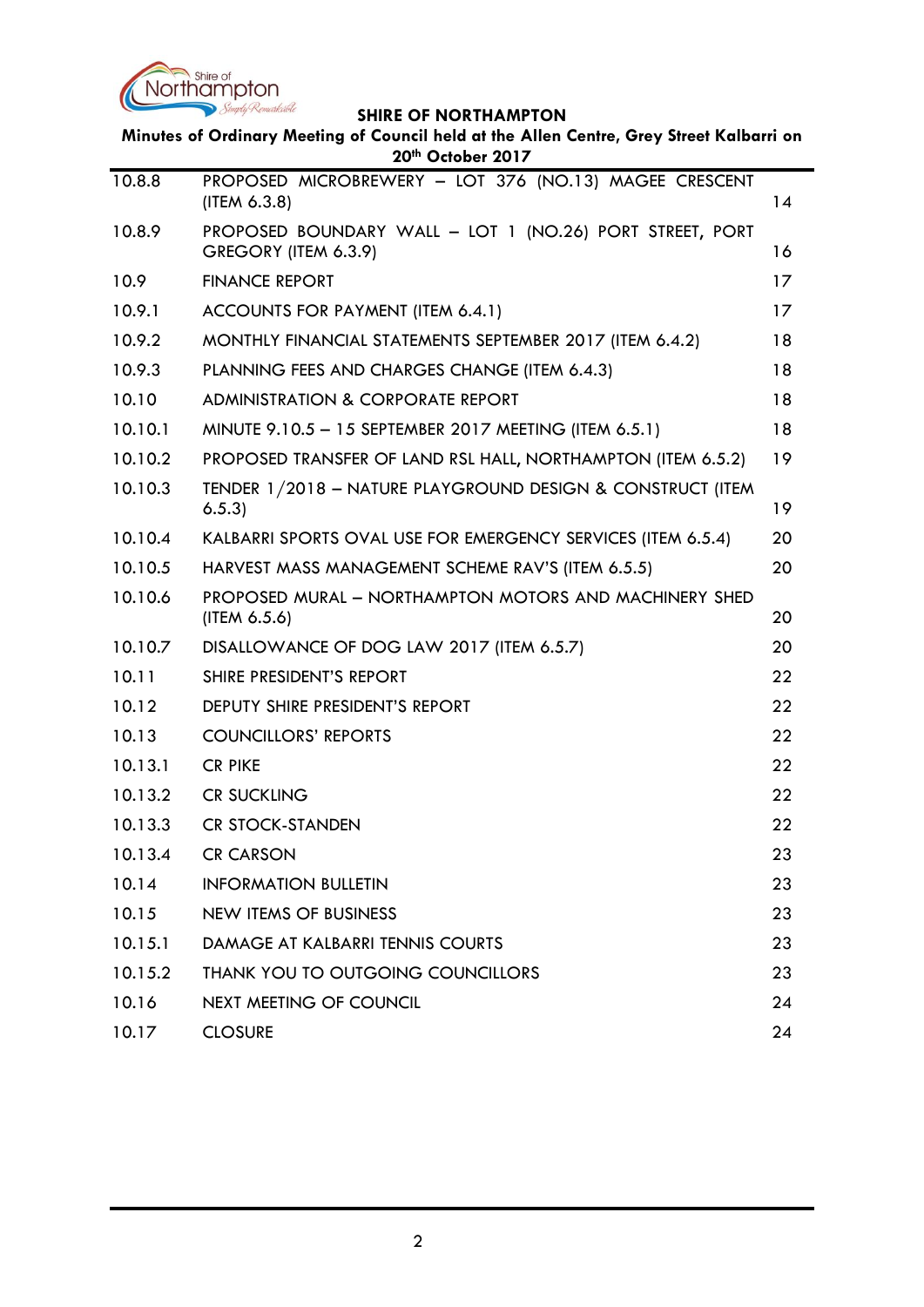

**Minutes of Ordinary Meeting of Council held at the Allen Centre, Grey Street Kalbarri on 20th October 2017**

#### <span id="page-2-0"></span>**10.1 OPENING**

The President thanked all Councillors, staff and members of the gallery present for their attendance and declared the meeting open at 1.00pm.

#### <span id="page-2-1"></span>**10.2 PRESENT**

| Cr C Simkin                | President                          | Northampton Ward |
|----------------------------|------------------------------------|------------------|
| Cr M Scott                 | Vice President                     | Kalbarri Ward    |
| Cr S Stock-Standen         |                                    | Northampton Ward |
| Cr T Carson                |                                    | Northampton Ward |
| Cr D Stanich               |                                    | Northampton Ward |
| Cr R Suckling              |                                    | Northampton Ward |
| Cr D Pike                  |                                    | Kalbarri Ward    |
| Cr S Krakouer              |                                    | Kalbarri Ward    |
| Mr Garry Keeffe            | <b>Chief Executive Officer</b>     |                  |
| Mr Grant Middleton         | Deputy Chief Executive Officer     |                  |
| Mr Glenn Bangay            | <b>Principal Building Surveyor</b> |                  |
| Mr Neil Broadhurst         | Manager of Works                   |                  |
| <b>Mrs Hayley Williams</b> | <b>Principal Planner</b>           |                  |

#### <span id="page-2-2"></span>10.2.1 LEAVE OF ABSENCE

Nil

#### <span id="page-2-3"></span>10.2.2 APOLOGIES

Nil

#### <span id="page-2-4"></span>**10.3 QUESTION TIME**

Nil

#### <span id="page-2-6"></span><span id="page-2-5"></span>**10.4 CONFIRMATION OF MINUTES**

10.4.1 CONFIRMATION OF MINUTES – ORDINARY COUNCIL MEETING 15 SEPTEMBER 2017

Moved Cr SUCKLING, seconded Cr KRAKOUER

That the minutes of the Ordinary Meeting of Council held on the 15<sup>th</sup> September 2017 be received.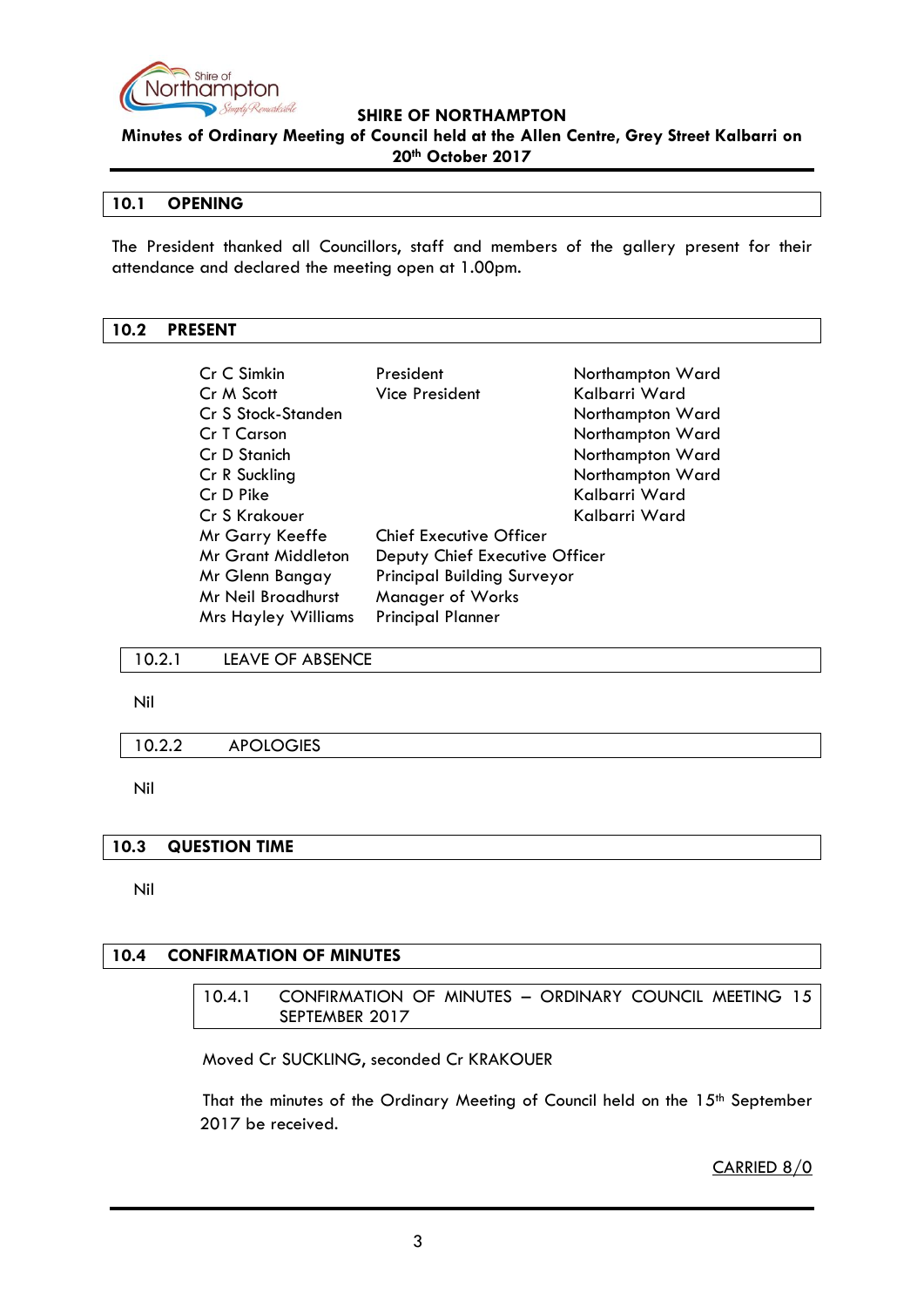

<span id="page-3-0"></span>**Minutes of Ordinary Meeting of Council held at the Allen Centre, Grey Street Kalbarri on 20th October 2017**

10.4.2 BUSINESS ARISING FROM MINUTES

Nil

## <span id="page-3-1"></span>**10.5 RECEIVAL OF MINUTES**

Moved Cr PIKE, seconded Cr SUCKLING

That the minutes of the Special Bush Fire Meeting for Port Gregory/Yallabatharra Bush Fire Brigade Members held on the 10<sup>th</sup> October 2017 be received.

CARRIED 8/0

#### <span id="page-3-3"></span><span id="page-3-2"></span>**10.6 WORKS REPORT**

10.6.1 INFORMATION ITEMS – MAINTENANCE/CONSTRUCTION WORKS PROGRAM (ITEM 6.1.1)

**Noted** 

<span id="page-3-4"></span>

| 10.6.2 | REQUEST FOR QUOTE (RFQ) $(2/2018)$ – SUPPLY OF FLEET VEHICLES |
|--------|---------------------------------------------------------------|
|        | TWO (2) X UTILITIES, ONE (1) X SEDAN                          |

Mr Neil Broadhurst declared an interest in Item 6.1.2 as he submitted a tender for Vehicles 1 and 2.

Moved Cr CARSON, seconded Cr SCOTT

That Council accepts the following "Request for Quotes" (2/2018) for the supply of fleet vehicles as advertised:

Vehicle 1 Kalbarri Leading Hand – 4WD space/extra cab as per specifications.

That Council accepts the "Request for Quote" from Geraldton Auto Wholesalers for the supply of one Isuzu Dmax SX manual utility with trade vehicle (P211 – NR8347) to be released to Geraldton Auto Wholesalers. Total price to Council \$34,107.28 (exc. GST).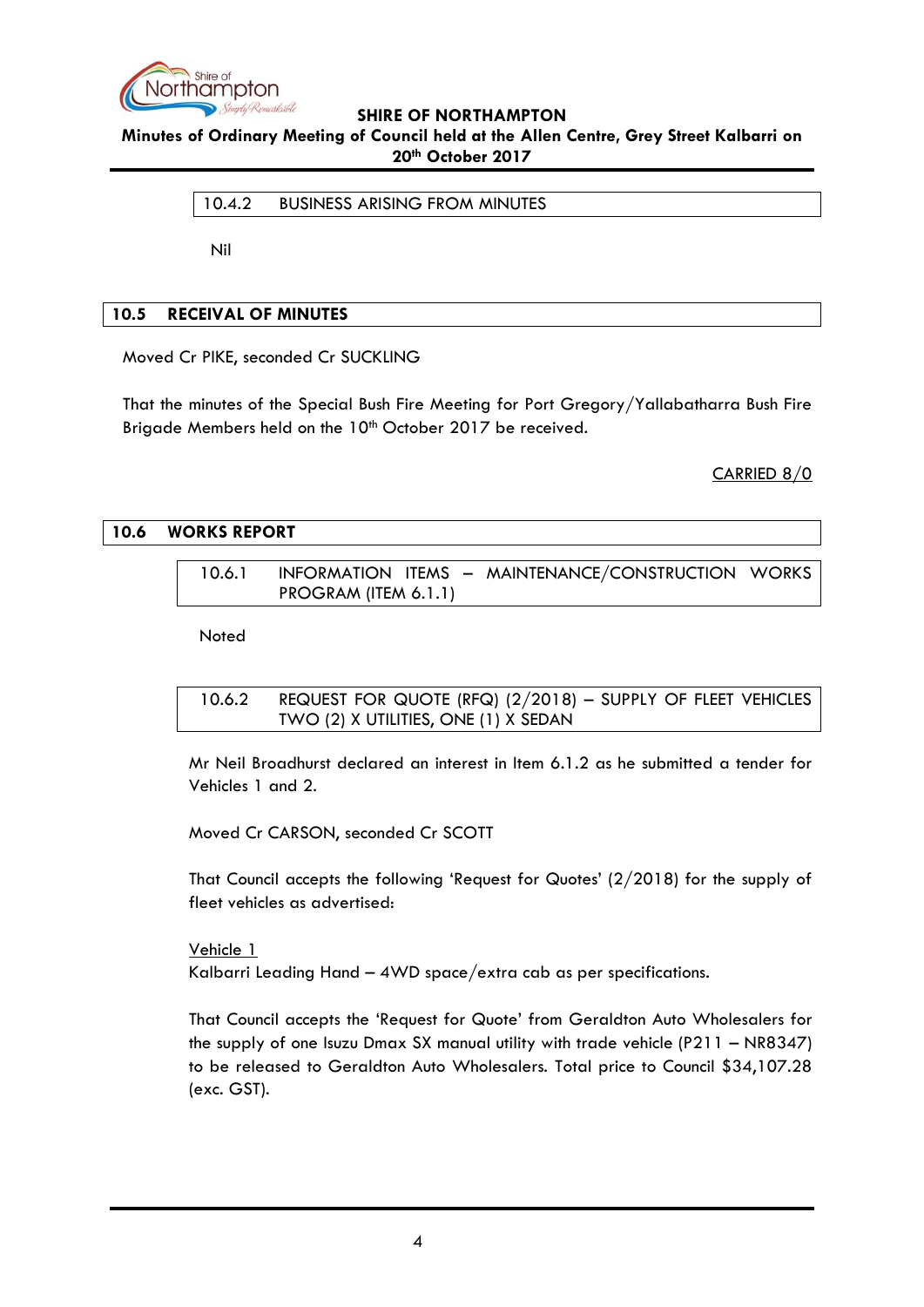

# **Minutes of Ordinary Meeting of Council held at the Allen Centre, Grey Street Kalbarri on 20th October 2017**

## Vehicle 2

Northampton Maintenance Leading Hand - 4WD space/extra cab as per specifications.

That Council accepts the "Request for Quote" from Geraldton Auto Wholesalers for the supply of one Isuzu Dmax SX automatic utility with trade vehicle (P222 – NR9772) to be released to Geraldton Auto Wholesalers. Total price to Council \$38,360.91 (exc. GST).

Vehicle 3 EHO Sedan – 2WD Sedan as per specifications.

That Council accepts the "Request for Quote" from Auto Elite for the supply of one Kia Optima SI automatic sedan with trade vehicle (Trade P257 – 161 NR) to be released to Auto Elite. Total price to Council \$20,579.42 (exc. GST).

## CARRIED 8/0

#### <span id="page-4-0"></span>10.6.3 REQUEST FOR QUOTE (RFQ) (3/2018) – ANNUAL SUPPLY OF BITUMEN 2017/2018 AND 2018/2019 FINANCIAL YEARS.

Moved Cr STOCK-STANDEN, seconded Cr STANICH

That the Request for Quote (RFQ) (3/2018) (Supply, Spray Bituminous Products) submitted by Colas WA Pty Ltd for the annual 2017/2018 and 2018/2019 (Two year term) supply of road bitumen be accepted.

## CARRIED 8/0

<span id="page-4-1"></span>10.6.4 REQUEST FOR QUOTE (RFQ) (4/2018) – ANNUAL SUPPLY OF BITUMEN 2017/2018 AND 2018/2019 FINANCIAL YEARS.

Moved Cr PIKE, seconded Cr STANICH

That the Request for Quote (RFQ)(4/2018) (Supply and Deliver Sealing Aggregates submitted by Holcim Australia Pty Ltd for the 2017/2018 and 2018/2019 (Two year term) annual supply of road aggregate be accepted.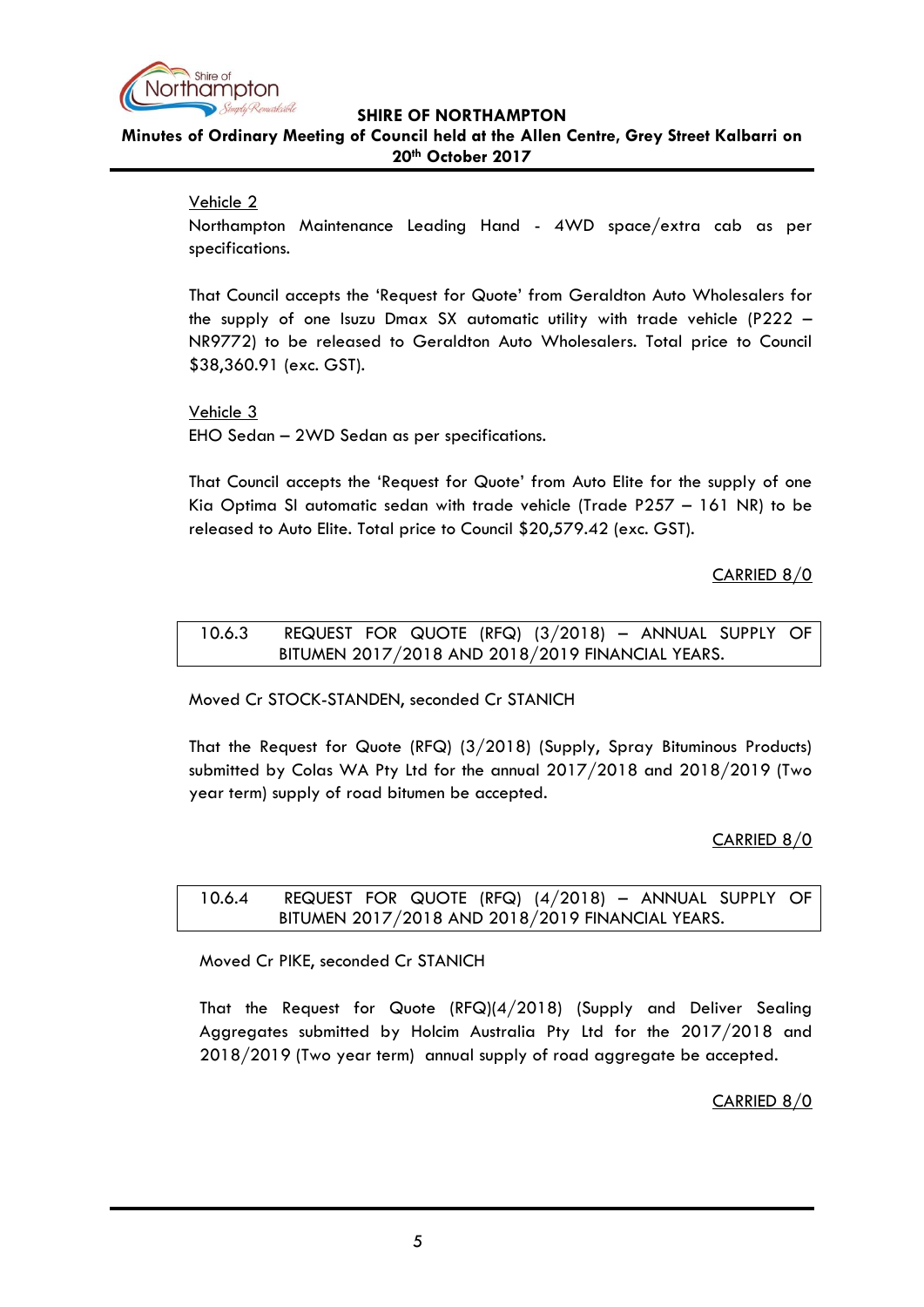

## <span id="page-5-0"></span>**Minutes of Ordinary Meeting of Council held at the Allen Centre, Grey Street Kalbarri on 20th October 2017**

10.6.5 REQUEST FOR QUOTE (RFQ) (5/2018) KALBARRI ROAD – SHOULDER RECONDITIONING – 2017/2018 - 23.00 TO 33.00 SLK

Moved Cr STANICH, seconded Cr CARSON

That Council:

- 1. Resolve to utilise solely contractors to undertake shoulder reconditioning works on the Kalbarri Road.
- 2. That the Request for Quote "Kalbarri Road Shoulder Reconditioning 2017/2018" as submitted by Quadrio Earthmoving of \$205,090 for shoulder reconditioning works on Kalbarri Road from 23.00 to 33.00 SLK be accepted, with the scope of the works to be extended to accommodate the total funding received by Regional Road Group for this project.

CARRIED 8/0

Mr Neil Broadhurst departed the meeting at 1:32pm

<span id="page-5-2"></span><span id="page-5-1"></span>

| 10.7 HEALTH/BUILDING REPORT |  |
|-----------------------------|--|
|                             |  |

10.7.1 BUILDING STATISTICS (ITEM 6.2.1)

Noted

Mr Glenn Bangay departed the meeting at 1:34pm.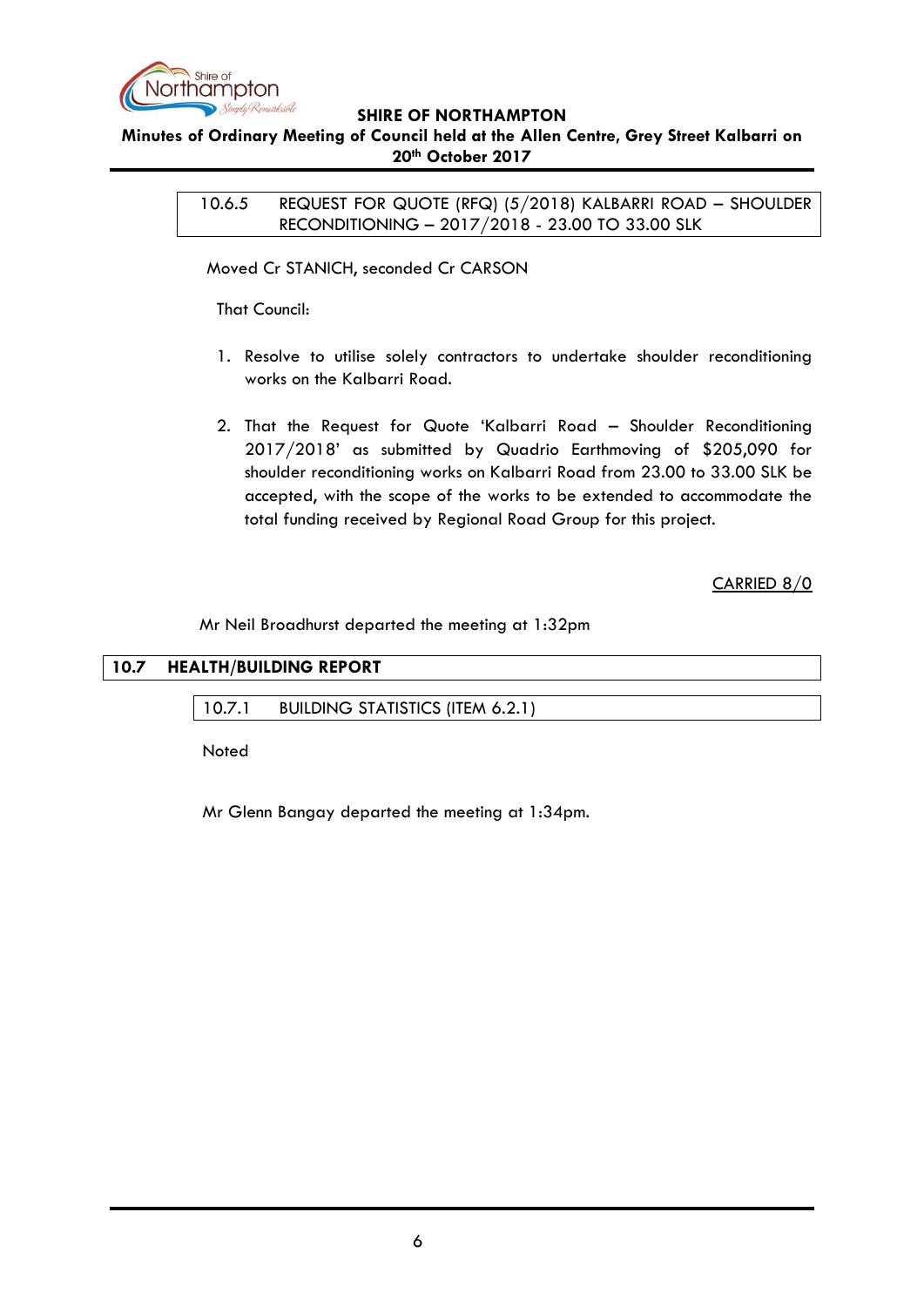

#### **Minutes of Ordinary Meeting of Council held at the Allen Centre, Grey Street Kalbarri on 20th October 2017**

#### <span id="page-6-1"></span><span id="page-6-0"></span>**10.8 TOWN PLANNING REPORT**

10.8.1 PROPOSED OVERNIGHT CAMPING/CARAVAN PARK – LOTS 43 & 44 HAMPTON ROAD, NORTHAMPTON (ITEM 6.3.1)

Moved Cr SCOTT, seconded Cr SUCKLING

That Council refuse to grant Development Approval for the proposed overnight parking of self-contained vehicles upon Lots 43 and 44 Hampton Road, Northampton, for the following reasons:

- 1. That the proposal is considered to meet the definition of a 'Caravan Park' under the *Caravan Parks and Camping Grounds Act 1995* and therefore also under the *Local Planning Scheme No. 10* definition; and
- 2. The Use Class 'Caravan Park' is not a permitted use within the Town Centre zone under the *Shire of Northampton's Local Planning Scheme No. 10*.

#### Advice Note

If the applicant or owner is aggrieved by this determination there is a right of review by the State Administrative Tribunal in accordance with the Planning and Development Act 2005 Part 14. An application must be made within 28 days of determination.

## CARRIED 8/0

<span id="page-6-2"></span>10.8.2 UPDATE ON SOLAR THERMAL POWER STATION, KALBARRI – LOT 10792 GEORGE GREY DRIVE, KALBARRI (ITEM 6.3.2)

Moved Cr STANICH, seconded Cr SUCKLING

That Council grant Development Approval to Stage 1 of the Solar Thermal Power Station upon Lot 10792 George Grey Drive, Kalbarri subject to compliance with the following conditions:

1. Development shall be in accordance with the attached approved plan(s) and documents dated 20 October 2017 and subject to any modifications required as a consequence of any condition(s) of this approval. The endorsed plans and documents shall not be modified or altered without the prior written approval of the local government;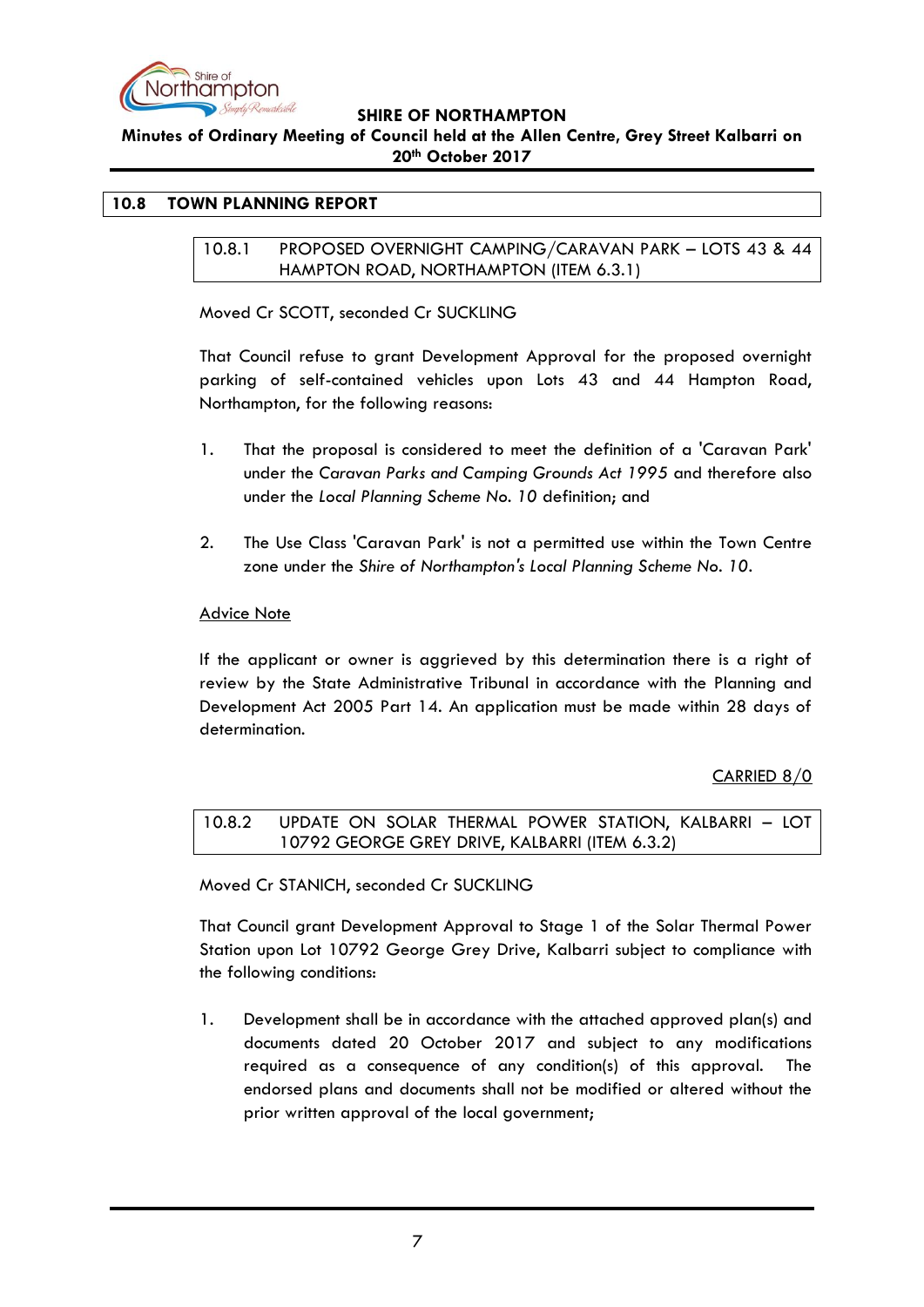

- 2. The proposed building that contains the solar thermal generators and diesel generator for Stage 1 shall be constructed out of concrete block, brickwork or similar construction;
- 3. This approval is valid for a period of two (2) years from the date of approval and will deemed to have lapsed if the development has not substantially commenced before the expiration of this period;
- 4. Prior to commencement of any site works, the landowner/proponent shall lodge and secure the local government approval for a Construction Management Plan that sets out in detail the management commitments applicable to construction traffic management, signage, noise management, stormwater and dust management, construction operating hours and environmental management in relation to the approved development during the construction phase, with all costs met by the applicant. The proponent is responsible to ensure, that all installations, activities and processes are carried out at all times and in all respects in accordance with the approved Construction Management Plan;
- 5. A minimum of one month prior to the commencement of operations, the applicant shall lodge with the local government a Noise Verification Plan addressing the following:
	- (a) A 30 day noise monitoring campaign commencing on the first day of operations for the purpose of verifying the modelled noise emissions in relation to the requirements of the *Environmental Protection (Noise) Regulations 1997.*
	- (b) The monitoring shall comprise a minimum of three noise monitors at approximately 600m, 1200m and 2400m in westerly direction from the operations.
	- (c) Attended or unattended measurements shall be undertaken within 600m of the operations as required to verify the modelled noise emissions.
	- (d) Each monitor shall comply with the requirements of Schedule 4 of the *Environmental Protection (Noise) Regulations 1997* and record broadband and one-third octave sound levels at a logging period not exceeding 1 seconds duration.
	- (e) The monitoring programme shall be capable of:
		- (i) identifying Intrusive and dominant characteristics in accordance with regulation 9 of the *Environmental Protection (Noise) Regulations 1997;*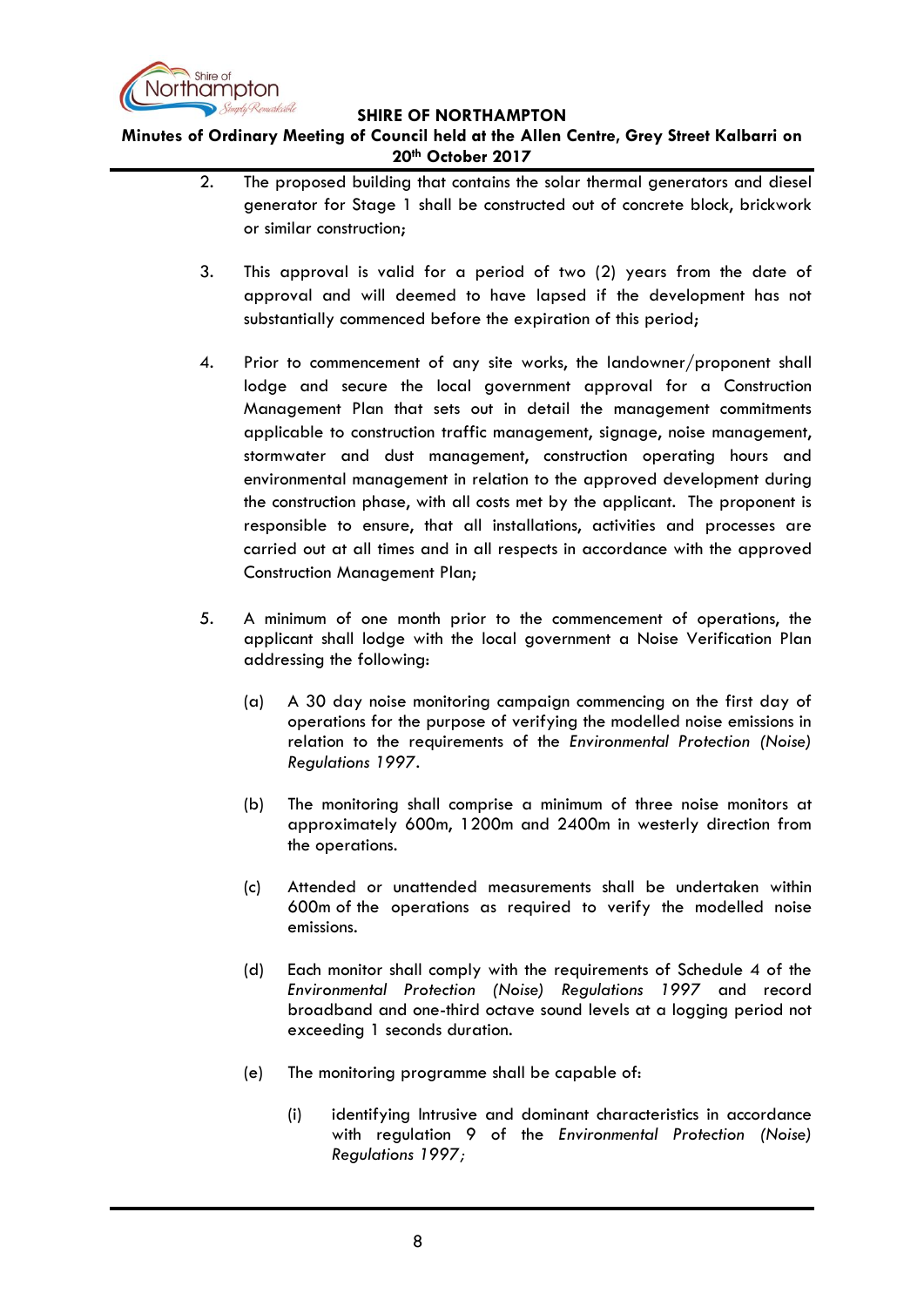

- (ii) verifying the operational noise levels through the use of audio recording, spectral data and/or attended measurements, or other approved method;
- (iii) assessing the operational noise emissions over the entire 30 day monitoring period against the assigned noise levels in Table 1 of the *Environmental Protection (Noise) Regulations 1997;* and
- (iv) assessing the operational noise for compliance against a target level of 33 dB(A) at the nearest existing residence*.*
- (f) Verification of sound power levels for all equipment relevant to the modelling of the noise emissions.
- (g) The Noise Verification Plan shall be prepare and undertaken by a suitably qualified and experience acoustic consultant who is a member of the Australian Acoustical Society or Association of Australasian Acoustical Consultant and was not involved or associated with the initial modelling or noise assessment of the proposal.
- 6. Operations shall not commence until the Noise Verification Plan is approved by the local government;
- 7. The approved Noise Verification Plan shall be implemented upon commencement of operations;
- 8. The applicant shall submit to the Shire, within 75 days of commencement of operations, a report prepared by the acoustic consultant in relation to:
	- (a) the Noise Verification Plan and associated noise monitoring programme addressing all items identified at (5) above;
	- (b) where, the operational noise emissions are found to not have complied with the requirements of the *Environmental Protection (Noise) Regulations 1997* the report is to include a Noise Management Plan addressing:
		- (i) how the noise emissions will be brought into compliance;
		- (ii) the specific noise control measures that are to be implemented and the timeframe for their implementation; and
		- (iii) a plan for verification of the emissions after implementation of control measures.
- 9. If required, the Noise Management Plan is to be implemented in accordance with the details contained therein;
- 10. The owner/applicant shall submit a detailed stormwater plan for approval of the Manager from Works and Engineering, on application for a building permit, showing the proposed drainage and disposal system to the standards of the Shire of Northampton's engineering requirements;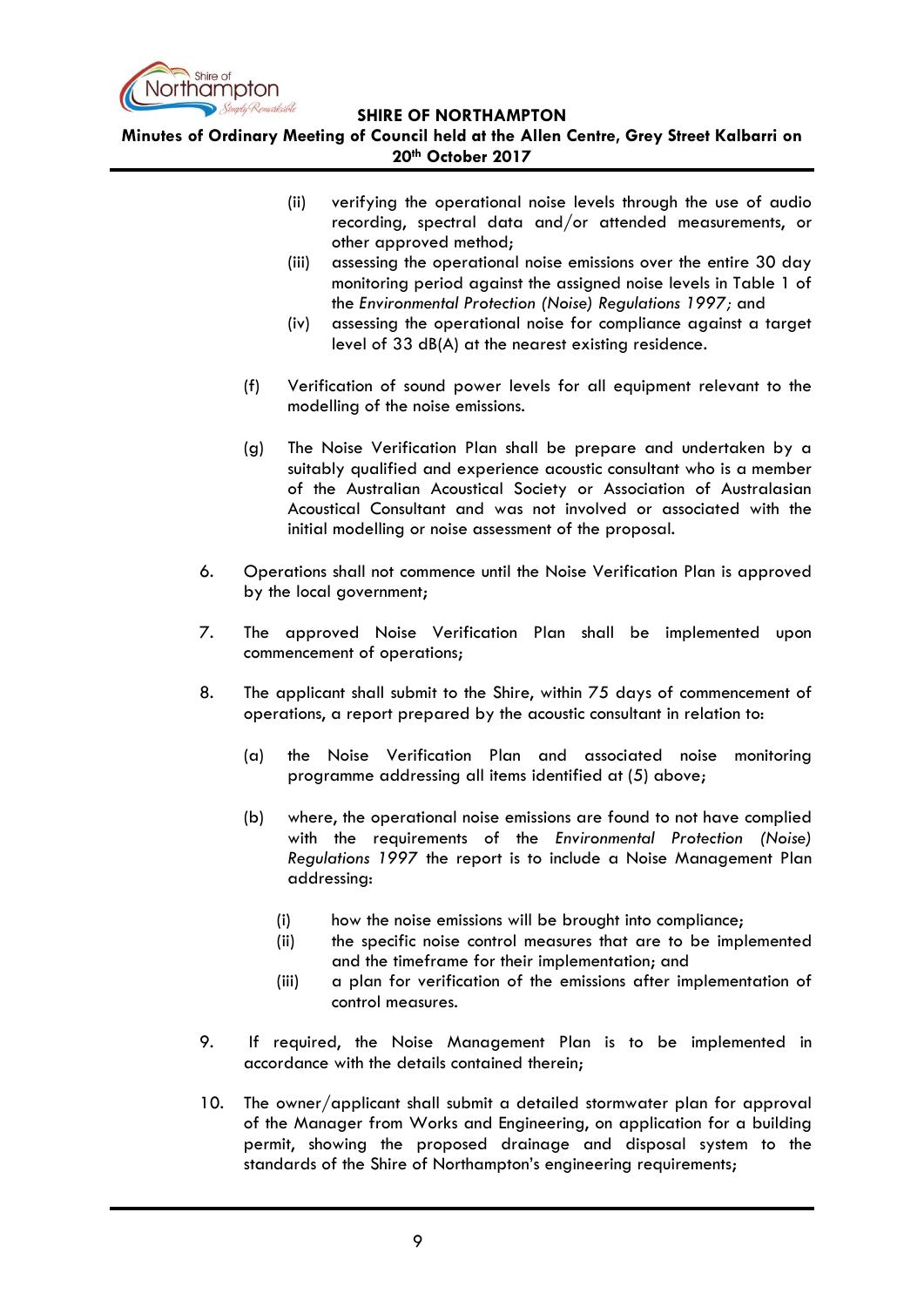

- 11. A wastewater apparatus shall be provided and maintained in accordance with the *Health (Treatment of Sewerage & Disposal of Effluent & Liquid Waste) Regulations* 1974 to the approval of the Shire of Northampton"s Environmental Health Officer;
- 12. Vehicle access roads and designated car parking areas shall be constructed of a dark coloured road base material and drained, and thereafter maintained to the approval of the local government;
- 13. The applicant is required to provide to the Local Government evidence of having obtained any relevant approvals/licences from the Department of Water in relation to water abstraction;
- 14. The applicant is to modify the existing Bushfire Management Plan to address the requirements of the Department of Fire & Emergency Services to the approval of the Local Government, with all costs met by the applicant;
- 15. The Applicant is to undertake all visual mitigation strategies, included as Table 3 within the Visual Impact Assessment, prepared by Landscape Planners Pty Ltd, March 2017;
- 16. The applicant is to ensure a maximum speed limit of 20km/hour within the development to ensure dust suppression and minimise risk of collision with fauna;
- 17. Fuel storage shall be contained to the requirements of the Department of Water and Department of Fire and Emergency Services, and the approval of the Local Government, the fuel shall be for power generation of the development only and not for the general refuelling of vehicles;
- 18. Any lighting device is to be positioned and shielded as not to cause any direct, reflected or incidental light to encroach beyond the property boundaries or cause any glare nuisance to any nearby residents or passing motorists;
- 19. No signs or hoardings are to be erected on the lot without the prior written approval of the local government;
- 20. Clearing is only permitted to be undertaken for the portion of the development area that concerns Stage 1 facilities and infrastructure. Any soils disturbed or deposited on site shall be stabilised to the approval of the Local Government;
- 21. The removal/clearing of existing remnant vegetation on the property outside of the indicated development area is not permitted, except for the establishment of the internal access roads and implementation of Bushfire Management Plan recommendations, unless otherwise approved in writing by the local government.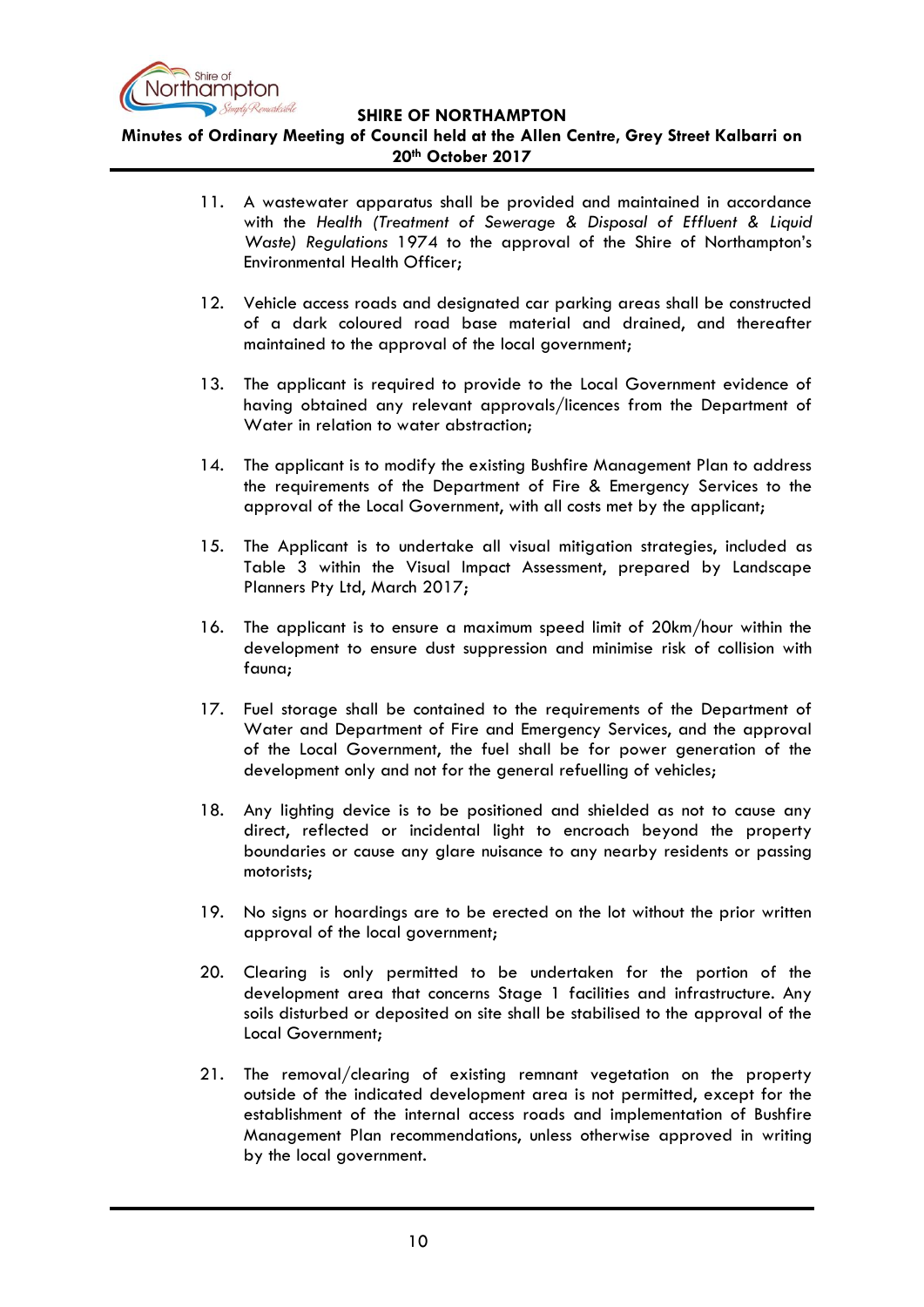

# **Minutes of Ordinary Meeting of Council held at the Allen Centre, Grey Street Kalbarri on 20th October 2017**

#### Advice Notes:

- *a) Where an approval has so lapsed, no development/land use shall be carried out without the further approval of the local government having first been sought and obtained.*
- *b) Any additions to or change of use of any part of the building or land (not the subject of this consent / approval) requires further application and planning approval for that use / addition.*
- *c) The applicant is advised that this planning approval does not negate the*  requirement for any additional approvals which may be required under *separate legislation. It is the applicant's responsibility to obtain any additional approvals required before the development/use lawfully commences.*
- *d) The construction management plan shall provide a dilapidation survey prior to and at the completion of the development and provide management solutions for any damage caused to the road network by transport vehicles accessing the site.*
- *e) Should the applicant be aggrieved by the decision of the Council (in part or whole) a right of appeal exists to the State Administrative Tribunal within twenty eight (28) days from the date of the decision.*

## CARRIED 5/3

Cr's Pike, Scott and Krakouer voted against the motion

## <span id="page-10-0"></span>10.8.3 NORTHAMPTON MAIN STREET – URBAN REVITALISATION PLAN – CONSENT TO ADVERTISE (ITEM 6.3.3)

Moved Cr SCOTT, seconded Cr SIMKIN

That Council endorse the Draft Northampton Main Street Revitalisation Plan for advertising purposes only.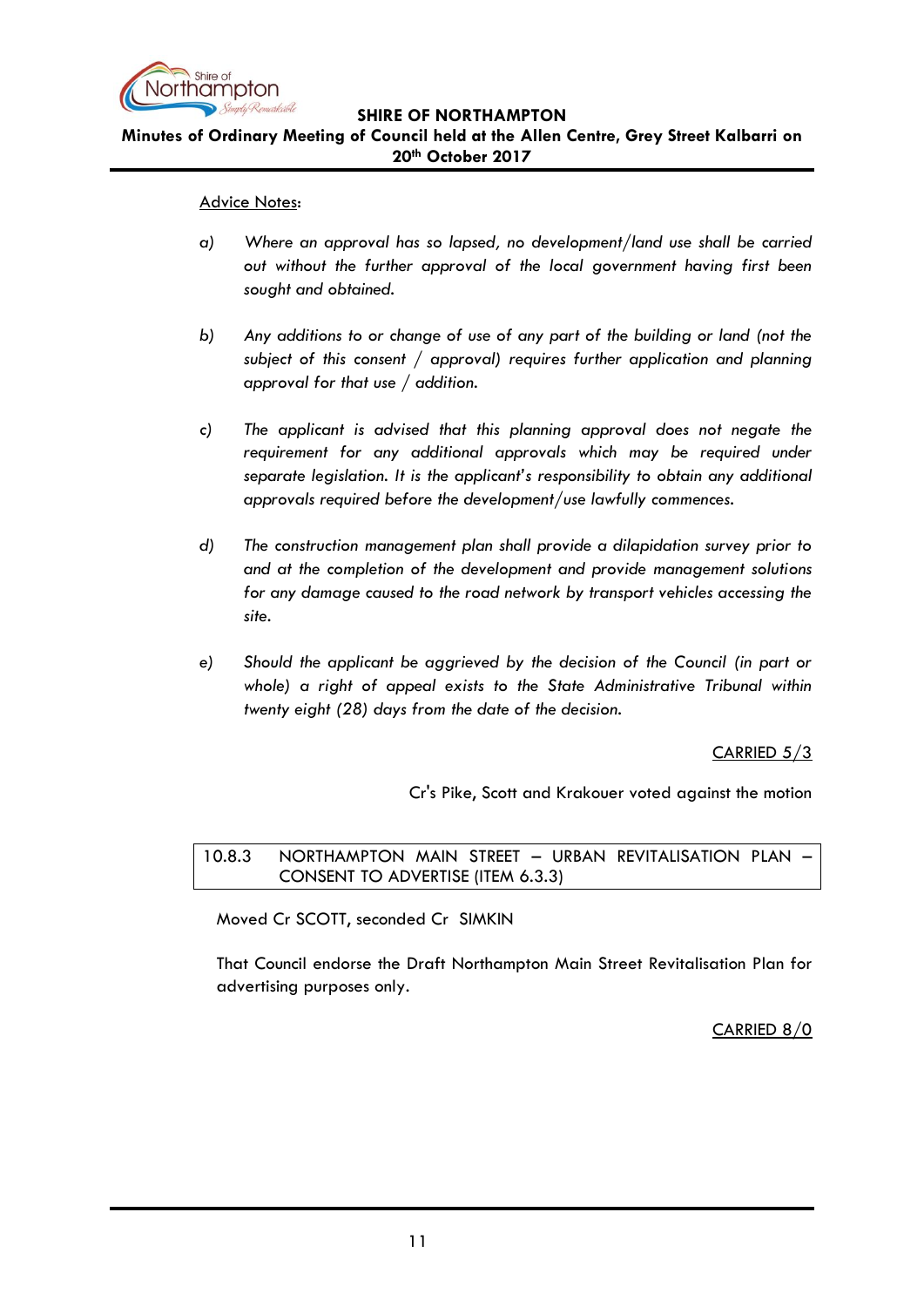

## <span id="page-11-0"></span>**Minutes of Ordinary Meeting of Council held at the Allen Centre, Grey Street Kalbarri on 20th October 2017**

10.8.4 SUBDIVISION APPLICATION – PROPOSED SUBDIVISION OF MULTIPLE GENERAL RURAL LOTS, PORT GREGORY ROAD, SANDY GULLY (ITEM 6.3.4)

Moved Cr SUCKLING , seconded Cr CARSON

That Council not support the Subdivision Application No. 155721 on the basis that the proposed lot configuration is not supported under the current Shire of Northampton Local Planning Strategy, or the State Planning Policy 2.5 relating to Rural Planning.

CARRIED 8/0

# <span id="page-11-1"></span>10.8.5 FINAL ADOPTION OF LOCAL PLANNING SCHEME NO. 11 – KALBARRI TOWNSITE (ITEM 6.3.5)

Noted.

## <span id="page-11-2"></span>10.8.6 SUMMARY OF PLANNING INFORMATION ITEMS (ITEM 6.3.6)

Noted.

<span id="page-11-3"></span>10.8.7 PROPOSED OUTBUILDING – LOT 649 (NO.7) ZEPHYR COURT, KALBARRI (ITEM 6.3.7)

Moved Cr KRAKOUER, seconded Cr SCOTT

That Council grant Development Approval for an outbuilding upon Lot 649 (No. 7) Zephyr Court, Kalbarri, subject to compliance with the following conditions:

- 1. Development shall be in accordance with the attached approved plan(s) dated [insert date] and subject to any modifications required as a consequence of any condition(s) of this approval. The endorsed plans shall not be modified or altered without the prior written approval of the Local Government;
- 2. Any additions to or change of use of any part of the building or land (not the subject of this consent/approval) requires further application and planning approval for that use/addition;
- 3. A building permit shall be issued by the local government prior to the commencement of any work on the site;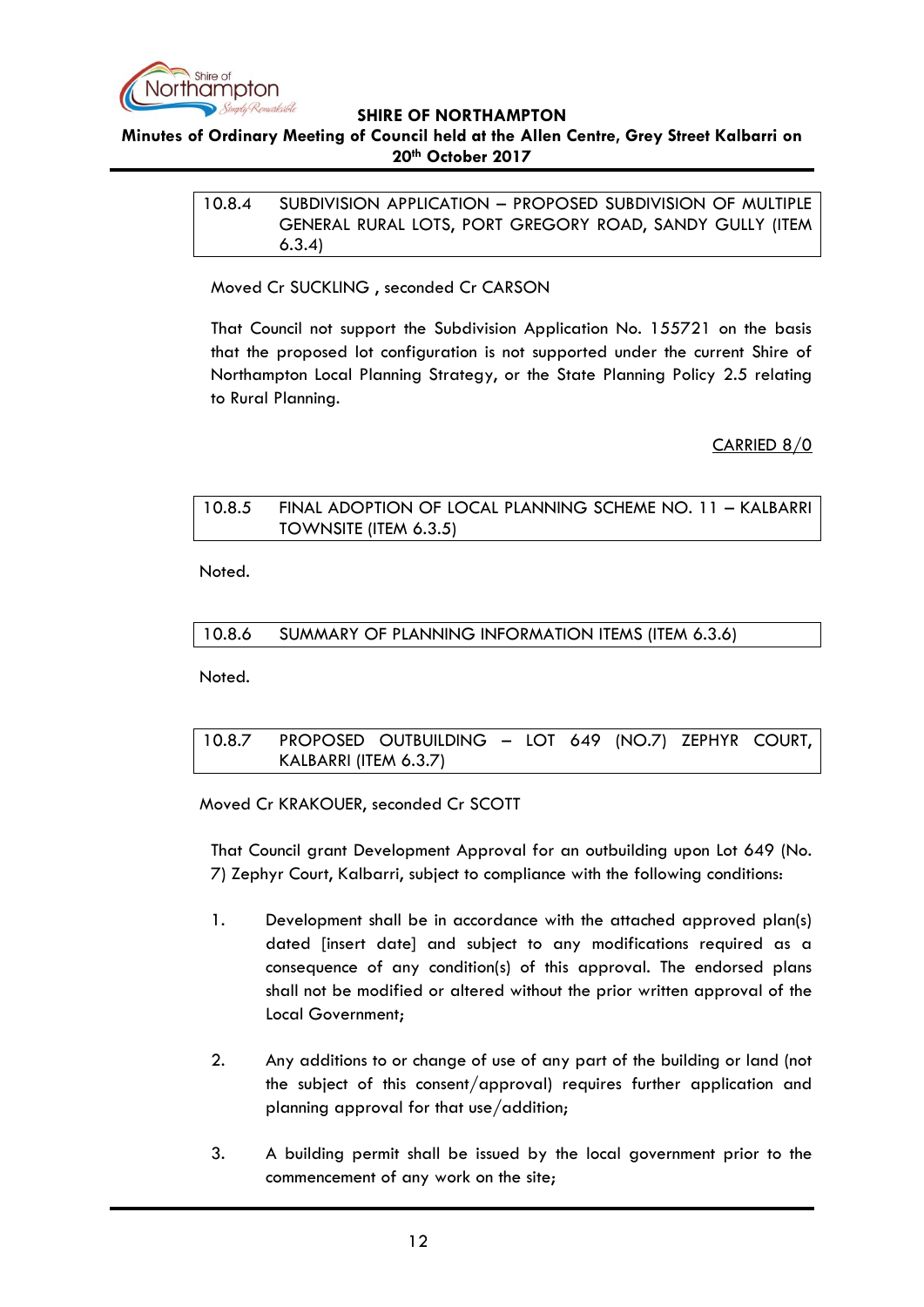

**Minutes of Ordinary Meeting of Council held at the Allen Centre, Grey Street Kalbarri on 20th October 2017**

- 4. All stormwater is to be disposed of onsite to the approval of the local government;
- 5. Any soils disturbed or deposited on site shall be stabilised to the approval of the local government;
- 6. The approved outbuilding is only to be used for general and vehicle storage purposes and minor maintenance upon vehicles housed therein to the approval of the Shire of Northampton and shall NOT be used for habitation, commercial or industrial purposes;
- 7. The outbuilding walls and roof are to be constructed of face brick and coated metal sheeting as per the attached approved plan(s), in a colour to match the existing single house, and the use of Zincalume is not permitted; and
- 8. The external face of the boundary wall shall have a smooth surface finish with tooled joints, to the approval of the local government.

# *Advice Notes*

- *Note 1: If the development/use the subject of this approval is not substantially commenced within a period of 2 years, or another period specified in the approval after the date of determination, the approval will lapse and be of no further effect.*
- *Note 2: Where an approval has so lapsed, no development must be carried out without the further approval of the local government having first been sought and obtained.*
- *Note 3: If an applicant or owner is aggrieved by this determination there is a right of review by the State Administrative Tribunal in accordance with the Planning and Development Act 2005 Part 14. An application must be made within 28 days of determination.*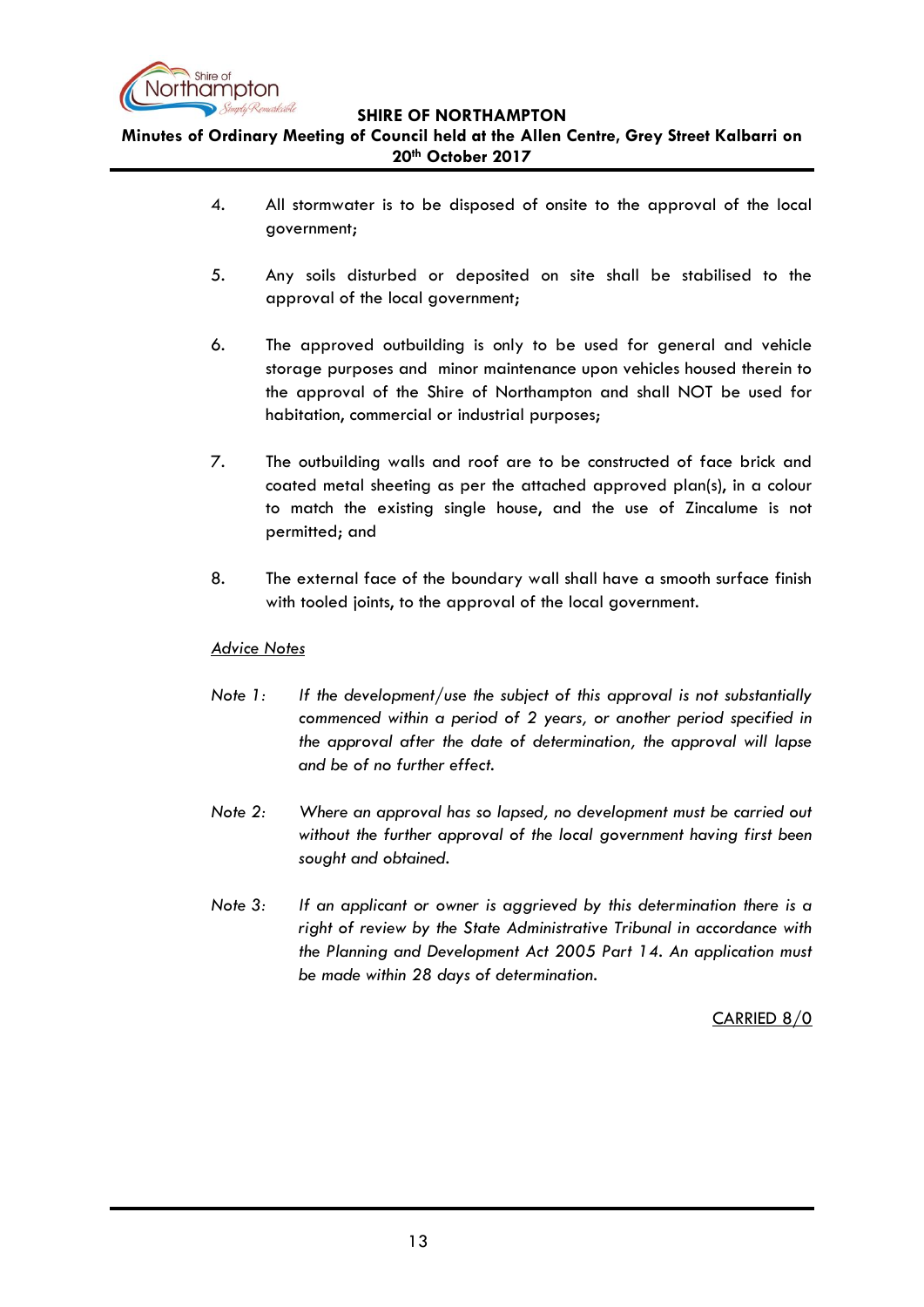

# <span id="page-13-0"></span>**Minutes of Ordinary Meeting of Council held at the Allen Centre, Grey Street Kalbarri on 20th October 2017**

10.8.8 PROPOSED MICROBREWERY – LOT 376 (NO.13) MAGEE CRESCENT (ITEM 6.3.8)

Cr Krakouer declared a financial interest in Item 6.3.8 as he has been working onsite in the course of his business, and departed the meeting at 2:00pm.

Moved Cr SCOTT, seconded Cr STOCK-STANDEN

That Council grant Development Approval for the proposed micro-brewery, upon Lot 376 (No. 13) Magee Crescent, Kalbarri subject to the following conditions:

- 1. Development shall be in accordance with the attached approved plan(s) dated [insert date] and subject to any modifications required as a consequence of any condition(s) of this approval. The endorsed plans shall not be modified or altered without the prior written approval of the local government;
- 2. Any additions to or change of use of any part of the buildings or land (not the subject of this consent/approval) considered by the Chief Executive Officer to represent significant variation from the approved development plan requires further application and planning approval for that use/addition;
- 3. The proponent is to implement and maintain reporting mechanisms for complaints concerning the operation of the development. In the event of a substantiated complaint being received the applicant is required to demonstrate mitigation response(s) to the approval of the local government. Such response(s) will be treated as conditions of approval/required modifications to the Management Plan;
- 4. All parking of vehicles associated with the development shall be provided for within the property boundary, and the street verge area shall be kept free of such vehicles;
- 5. Appropriate dust suppression measures shall be taken to avoid sand blowing and/or dust nuisance from the carparking area at all times;
- 6. The development shall be serviced by toilets, connected to an on-site wastewater and effluent disposal system that are sufficient in regards to their number, access requirements, location, design and operation to the requirements of the Department of Health, with all costs met by the applicant;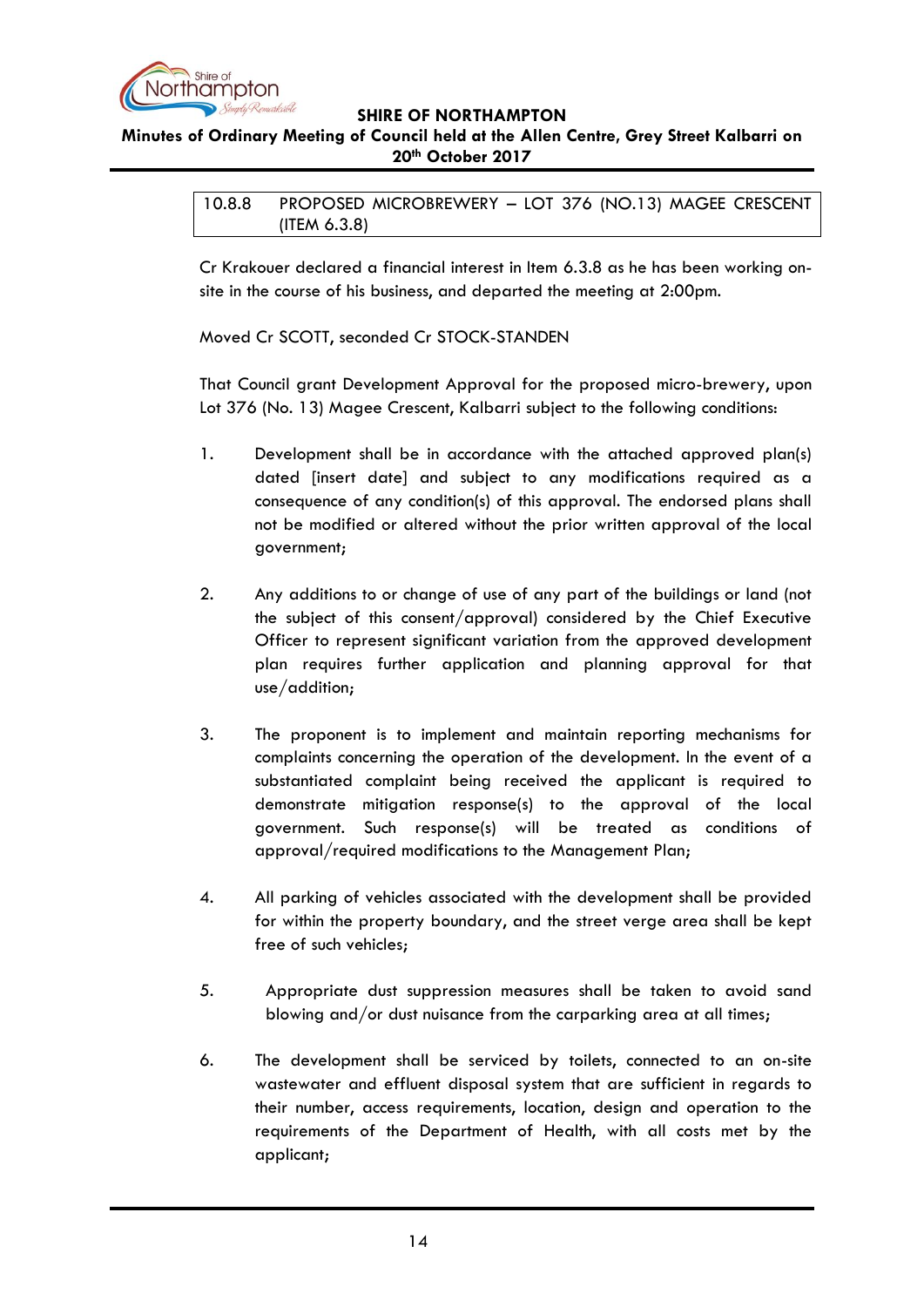

**Minutes of Ordinary Meeting of Council held at the Allen Centre, Grey Street Kalbarri on 20th October 2017**

- 7. No signs are to be erected on the lot without the local government"s approval; and
- 8. The loading and/or unloading of vehicles is to occur on-site and in a manner that does not interfere with the parking of vehicles in the car park. All car parking bays in the car park are to be made available at all times for the parking of vehicles by visitors and employees.

#### Advice Notes:

- *Note 1. The applicant is advised that this planning approval does not negate the*  requirement for any additional approvals which may be required under *separate legislation including but not limited to the, Building Code of Australia, Building Act 2011, Building Regulations 2012, Food Act 2008, Food Regulations 2009, Health Act 1911, Liquor Control Act 1988, and the Local Government (Miscellaneous Provisions) Act 1960. It is the applicant's responsibility to obtain any additional approvals required before the development/use lawfully commences.*
- *Note 2. If the development/use the subject of this approval is not substantially commenced within a period of 2 years, or another period specified in the approval after the date of determination, the approval will lapse and be of no further effect.*
- *Note 3. Where an approval has so lapsed, no development must be carried out without the further approval of the local government having first been sought and obtained.*
- *Note 4. If an applicant is aggrieved by this determination there is a right pursuant to the Planning and Development Act 2005 to have the decision reviewed by the State Administrative Tribunal. Such application must be lodged within 28 days from the date of determination*.

CARRIED 7/0

Cr Krakouer returned to the meeting at 2:07pm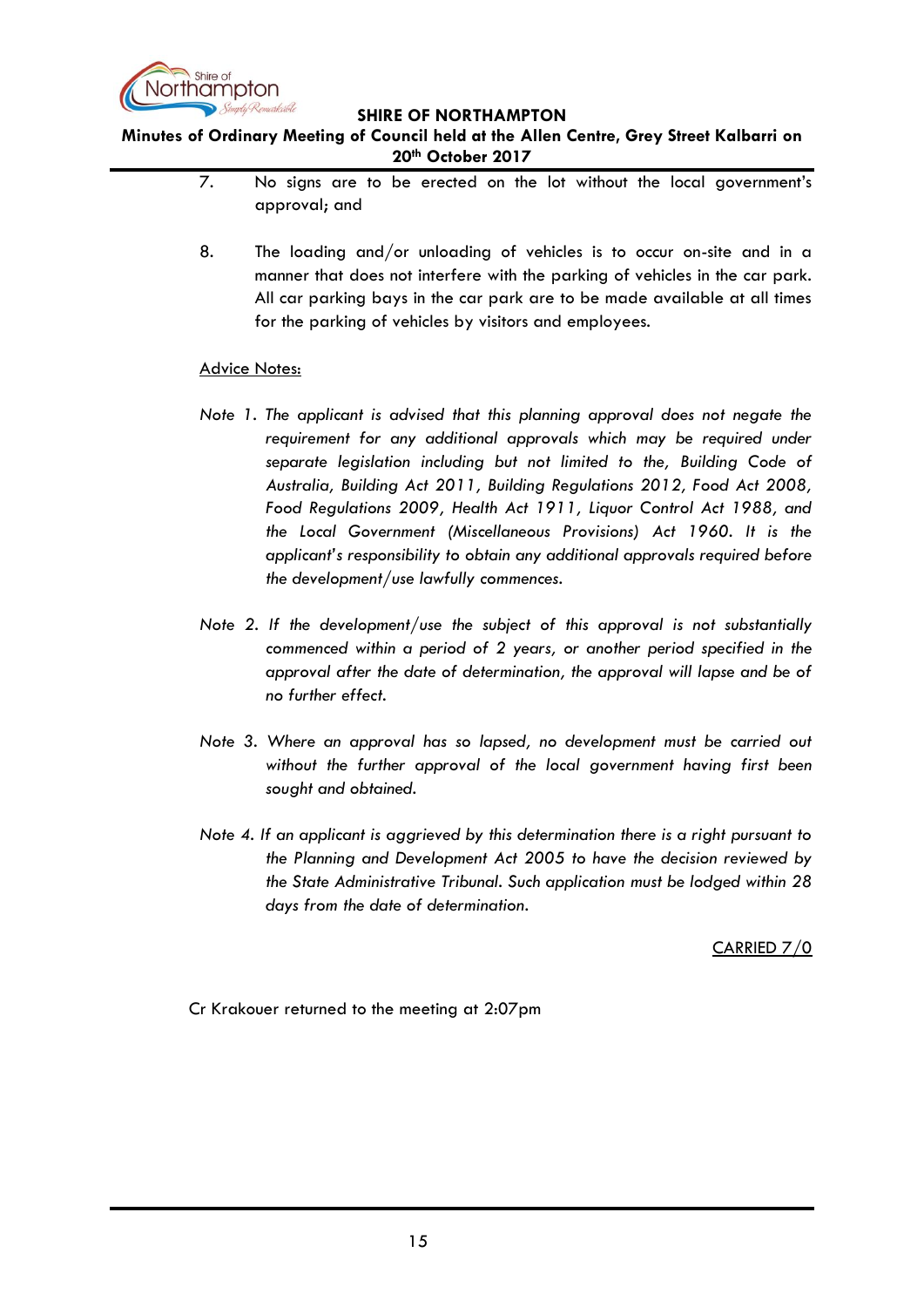

## <span id="page-15-0"></span>**Minutes of Ordinary Meeting of Council held at the Allen Centre, Grey Street Kalbarri on 20th October 2017**

10.8.9 PROPOSED BOUNDARY WALL – LOT 1 (NO.26) PORT STREET, PORT GREGORY (ITEM 6.3.9)

Cr Suckling declared an impartiality interest in Item 6.3.9 as she is related to the applicant, and departed the meeting at 2:08pm.

Moved Cr STOCK-STANDEN, seconded Cr CARSON

That Council grant Development Approval for a boundary wall upon Lot 1 (No. 26) Port Street, Port Gregory, subject to compliance with the following conditions:

- 1. Development shall be in accordance with the attached approved plan(s) dated [insert date] and subject to any modifications required as a consequence of any condition(s) of this approval. The endorsed plans shall not be modified or altered without the prior written approval of the Local Government;
- 2. Any additions to or change of use of any part of the building or land (not the subject of this consent/approval) requires further application and planning approval for that use/addition;
- 3. A building permit shall be issued by the local government prior to the commencement of any work on the site;
- 4. Any soils disturbed or deposited on site shall be stabilised to the approval of the local government;
- 5. The walls shall be constructed of face brick and the external appearance shall have a smooth surface finish with tooled joints, to the approval of the local government; and
- 6. The height of the solid brick wall shall be limited to 1200mm high, as amended in RED on the attached approved plan(s) dated [insert date]. Should the Applicant require additional wall height, they may construct the wall up to 1400mm in height but the wall shall maintain a minimum level of visual permeability above 1200mm (as outlined in Advice Note 3), to the approval of the local government.

## *Advice Notes*

*Note 1: If the development/use the subject of this approval is not substantially commenced within a period of 2 years, or another period specified in the*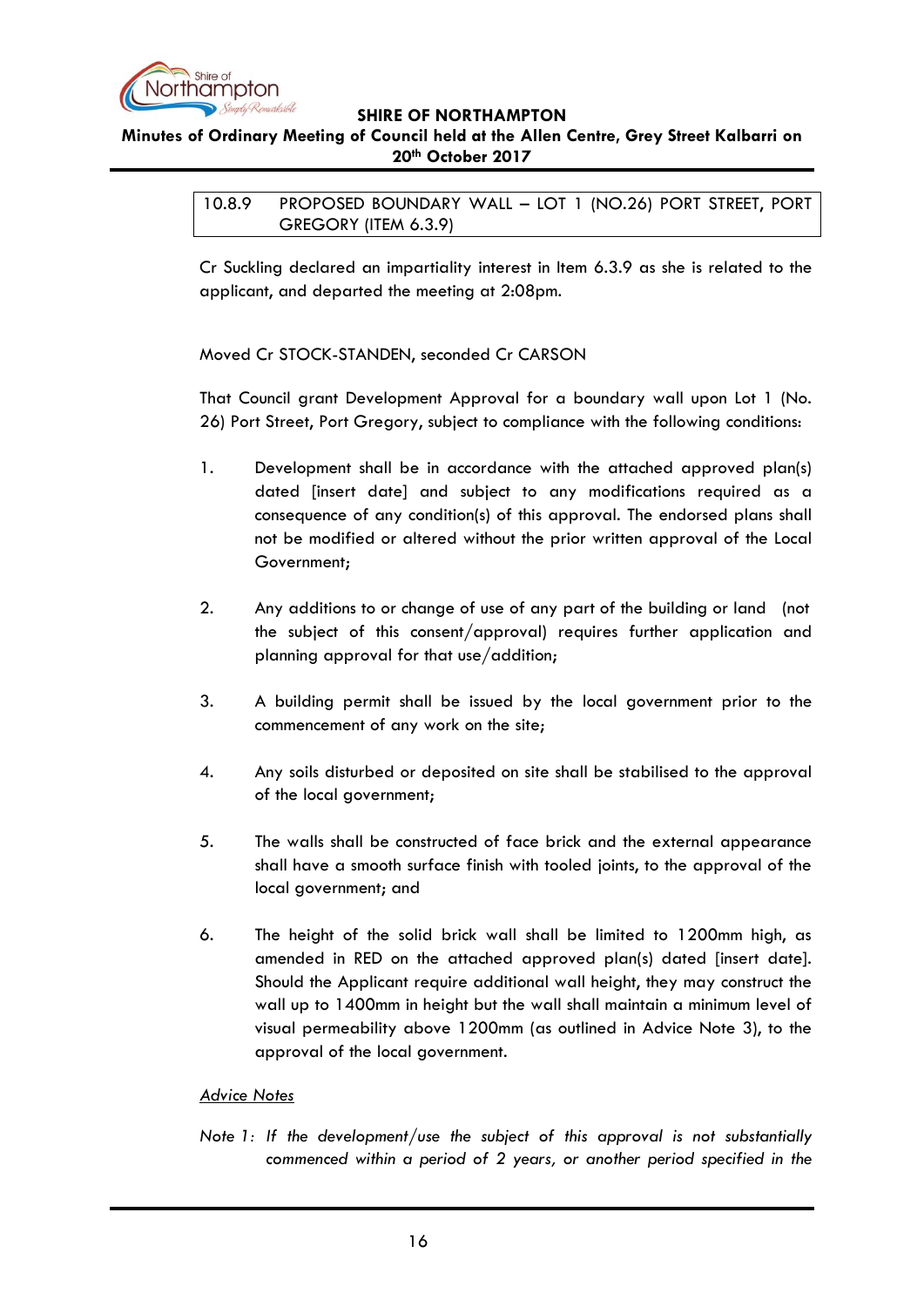

# **Minutes of Ordinary Meeting of Council held at the Allen Centre, Grey Street Kalbarri on 20th October 2017**

*approval after the date of determination, the approval will lapse and be of no further effect.*

- *Note 2: Where an approval has so lapsed, no development must be carried out without the further approval of the local government having first been sought and obtained.*
- *Note 3. With regard to condition (6), the Applicant is advised that they should liaise with the local government to determine acceptable materials and design, if additional wall height above 1200mm is required. The Residential Design*  Codes require that any wall surface that is constructed above a height of *1200mm (and located within the primary setback area as marked in BLUE on the attached plans) shall have continuous vertical or horizontal gaps that are either (a) of 50mm or greater width and occupying not less than one third of the total surface area, or (b) less than 50mm in width and occupying at least one half of the total surface area in aggregate.*
- *Note 4: If an applicant or owner is aggrieved by this determination there is a right of review by the State Administrative Tribunal in accordance with the Planning and Development Act 2005 Part 14. An application must be made within 28 days of determination.*

CARRIED 7/0

Cr Suckling returned to the meeting at 2:11pm Mrs Hayley Williams departed the meeting at 2:14pm.

## <span id="page-16-1"></span><span id="page-16-0"></span>**10.9 FINANCE REPORT**

10.9.1 ACCOUNTS FOR PAYMENT (ITEM 6.4.1)

Moved Cr STOCK-STANDEN, seconded Cr KRAKOUER

That Municipal Fund Cheques 21279 to 21311 inclusive totalling \$92,153.75, Municipal EFT payments numbered EFT16901 to EFT17044 inclusive totalling \$698,307.81, Trust Fund Cheques 2228 to 2229, totalling \$300.00, Direct Debit payments numbered GJ0308 to GJ0314 inclusive totalling \$255,204.16 be passed for payment and the items therein be declared authorised expenditure.

## CARRIED BY AN ABSOLUTE MAJORITY 8/0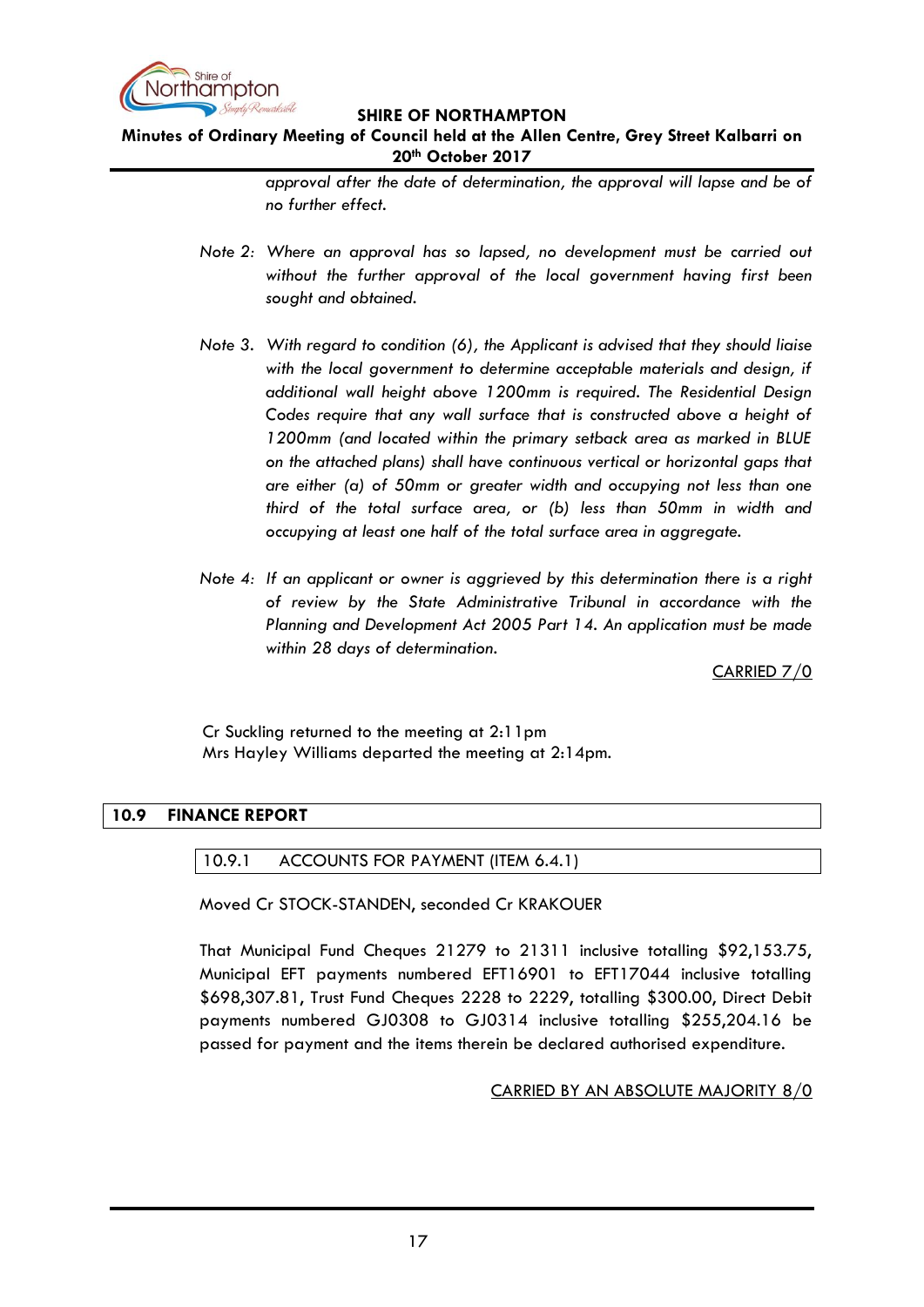

## <span id="page-17-0"></span>**Minutes of Ordinary Meeting of Council held at the Allen Centre, Grey Street Kalbarri on 20th October 2017**

10.9.2 MONTHLY FINANCIAL STATEMENTS SEPTEMBER 2017 (ITEM 6.4.2)

Moved Cr CARSON, seconded Cr SIMKIN

That Council adopts the Monthly Financial Report for the period ending 30 September 2017.

CARRIED 8/0

#### <span id="page-17-1"></span>10.9.3 PLANNING FEES AND CHARGES CHANGE (ITEM 6.4.3)

Moved Cr SUCKLING , seconded Cr SCOTT

That Council reviews and adopts the amended Planning Fees as presented and advertises the new charges for a period of 35 days.

## CARRIED BY AN ABSOLUTE MAJORITY 8/0

## <span id="page-17-3"></span><span id="page-17-2"></span>**10.10 ADMINISTRATION & CORPORATE REPORT**

10.10.1 MINUTE 9.10.5 – 15 SEPTEMBER 2017 MEETING (ITEM 6.5.1)

Moved Cr PIKE, seconded Cr KRAKOUER

That Council purchase 30 scarves and 40 neck ties, as per the design presented within Agenda Item 6.5.5 of the 15 September 2017 Council Meeting, at a cost of \$2,500.

#### VOTE COUNT 4/4

Being a tied vote, the President Cr Simkin exercised his casting vote and voted in favour of the motion.

CARRIED BY AN ABSOLUTE MAJORITY 5/4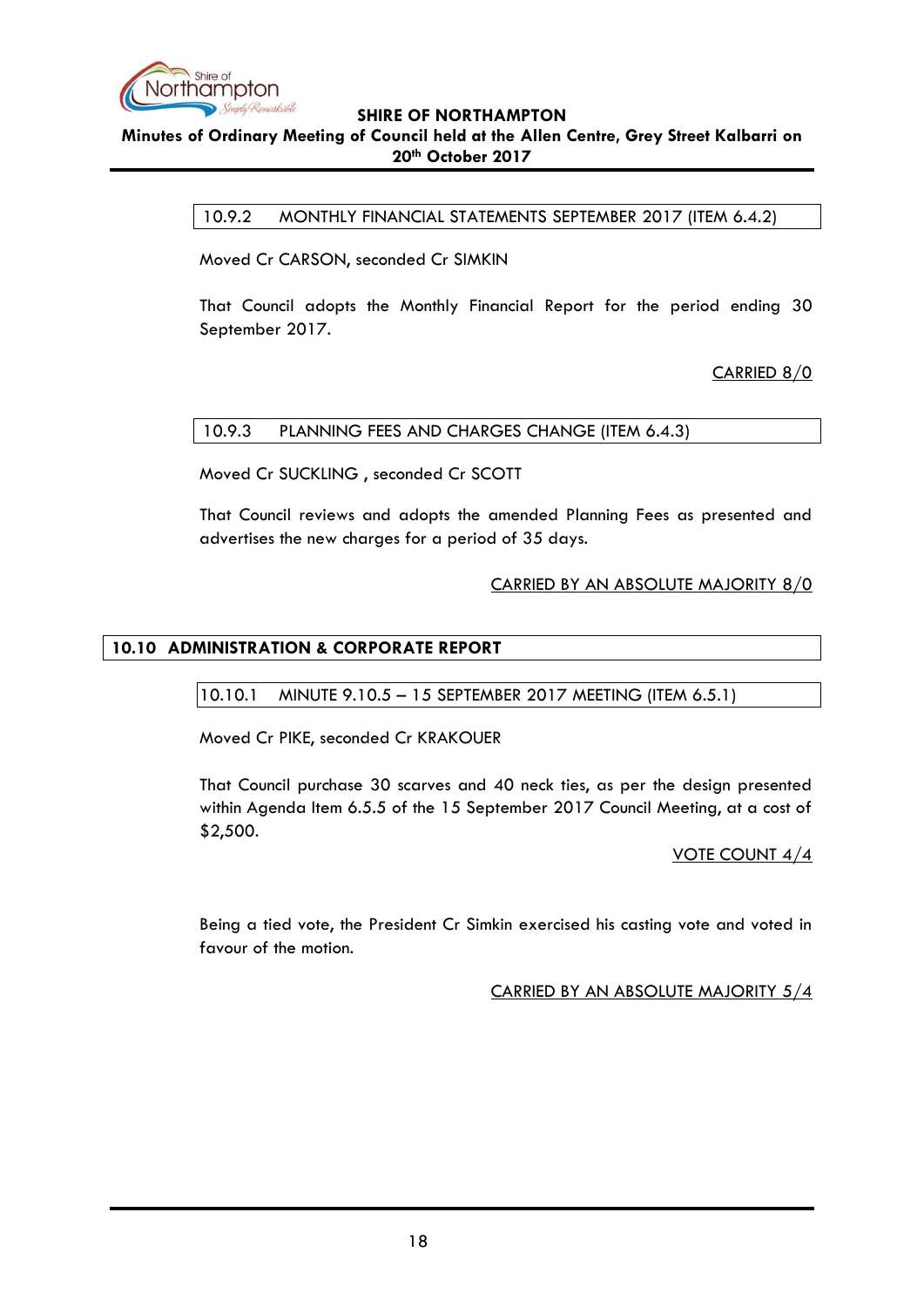

# <span id="page-18-0"></span>**Minutes of Ordinary Meeting of Council held at the Allen Centre, Grey Street Kalbarri on 20th October 2017**

10.10.2 PROPOSED TRANSFER OF LAND RSL HALL, NORTHAMPTON (ITEM 6.5.2)

Moved Cr KRAKOUER, seconded Cr SUCKLING

That Council, for the Transfer of Lot 123 Agreement, instruct McLeods to:

- 1. Define "Development" more specifically within the agreement;
- 2. If a war memorial is to be part of the Development definition then a specific description to be included as to what the memorial will include (i.e. monuments, signage, gardens and if so what portion of the land).
- 3. Not agree to new Clause 3(c).
- 4. Not agree to new Clause 5.

Recommendation 2 - That Council for the Licence Agreement, instruct McLeods to:

- 1. Not agree to the rewording of Clause 6 as proposed and as a compromise the wording be amended to require the Shire to consult with the Licensee regarding the alterations or provide advance notice of the alterations.
- 2. Agree to the re-wording of Clause 30 as proposed.
- 3. Advise RSL legal advisors that it considers that Item 3 of the Schedule should be sufficient to provide certainty of occupation to the Licensor and not support Item 4 as written.

CARRIED 8/0

## <span id="page-18-1"></span>10.10.3 TENDER 1/2018 – NATURE PLAYGROUND DESIGN & CONSTRUCT (ITEM 6.5.3)

Moved Cr PIKE, seconded Cr KRAKOUER

That Council accepts the tender submitted by Nature Playgrounds for the construction of a Nature Playground on the Kalbarri foreshore parkland area at a price of \$245,129.80 (exc GST).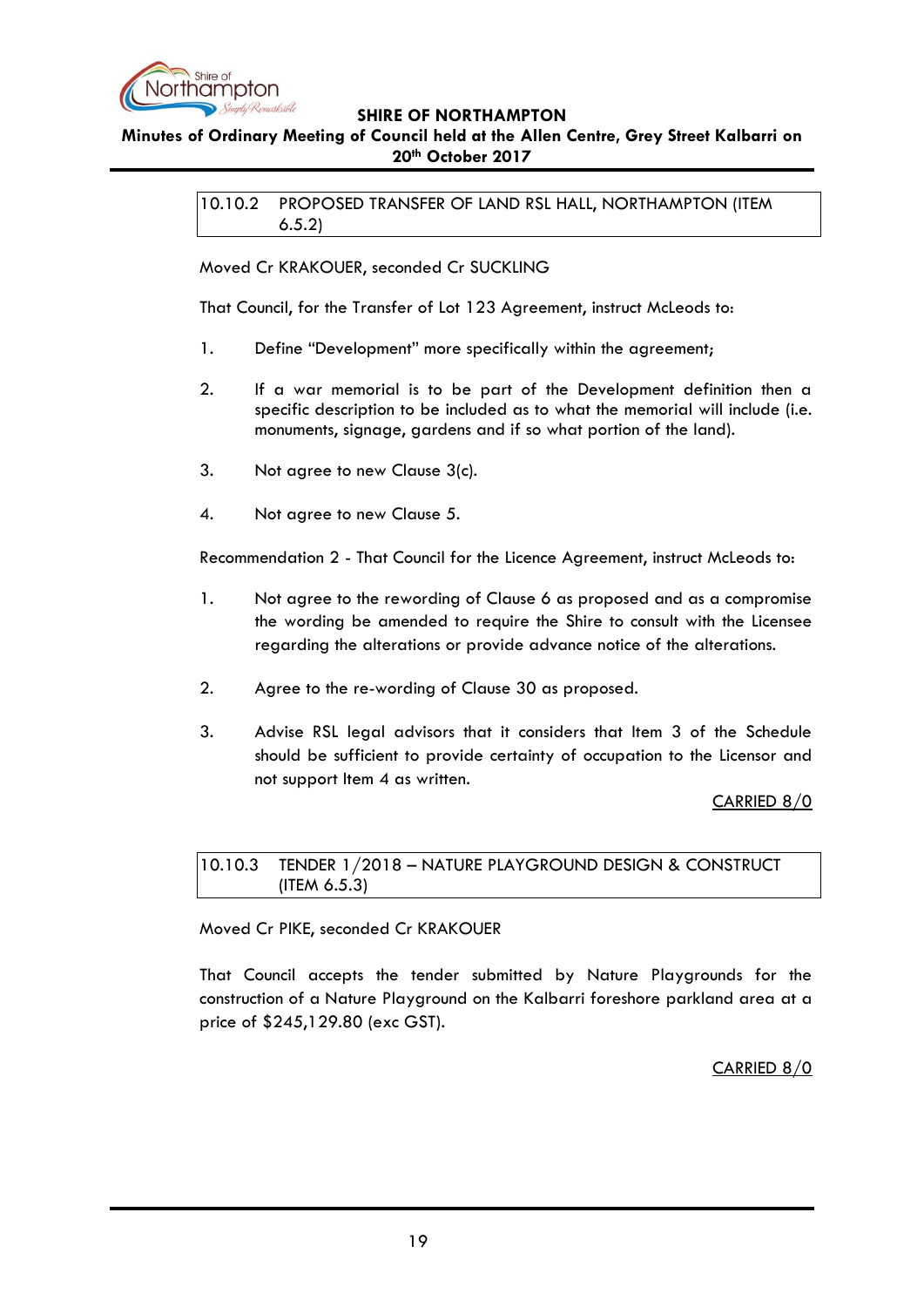

#### <span id="page-19-0"></span>**Minutes of Ordinary Meeting of Council held at the Allen Centre, Grey Street Kalbarri on 20th October 2017**

10.10.4 KALBARRI SPORTS OVAL USE FOR EMERGENCY SERVICES (ITEM 6.5.4)

Moved Cr SUCKLING, seconded Cr SCOTT

That Council advise DPAW that it does not approve of the use of the Kalbarri Sports Oval for use during a bush fire emergency as potential damage to the surface and reticulation systems will occur and that it be suggested to DPAW that they consider using alternative sites such as the Kalbarri Community Hall and Camp facilities.

CARRIED 8/0

## <span id="page-19-1"></span>10.10.5 HARVEST MASS MANAGEMENT SCHEME RAV"S (ITEM 6.5.5)

Noted

<span id="page-19-2"></span>10.10.6 PROPOSED MURAL – NORTHAMPTON MOTORS AND MACHINERY SHED (ITEM 6.5.6)

Moved Cr STOCK-STANDEN, seconded Cr SCOTT

That Council approve the request of the two community groups, to allow them to proceed with their planning for a mural to be painted upon the northern façade of the Motors and Machinery external display shed.

# CARRIED 8/0

## <span id="page-19-3"></span>10.10.7 DISALLOWANCE OF DOG LAW 2017 (ITEM 6.5.7)

Moved Cr SCOTT, seconded Cr KRAKOUER

That Council:

- 1. In accordance with  $s3.12(3)(a)(b)$  and  $(3a)$  of the Local Government Act1995, Council gives Statewide and local public notice stating that:
	- (a) It proposes to make a Dog Amendment Local Law, and a summary of its purpose and effect;
	- (b) Copies of the proposed local law may be inspected at the Shire"s offices;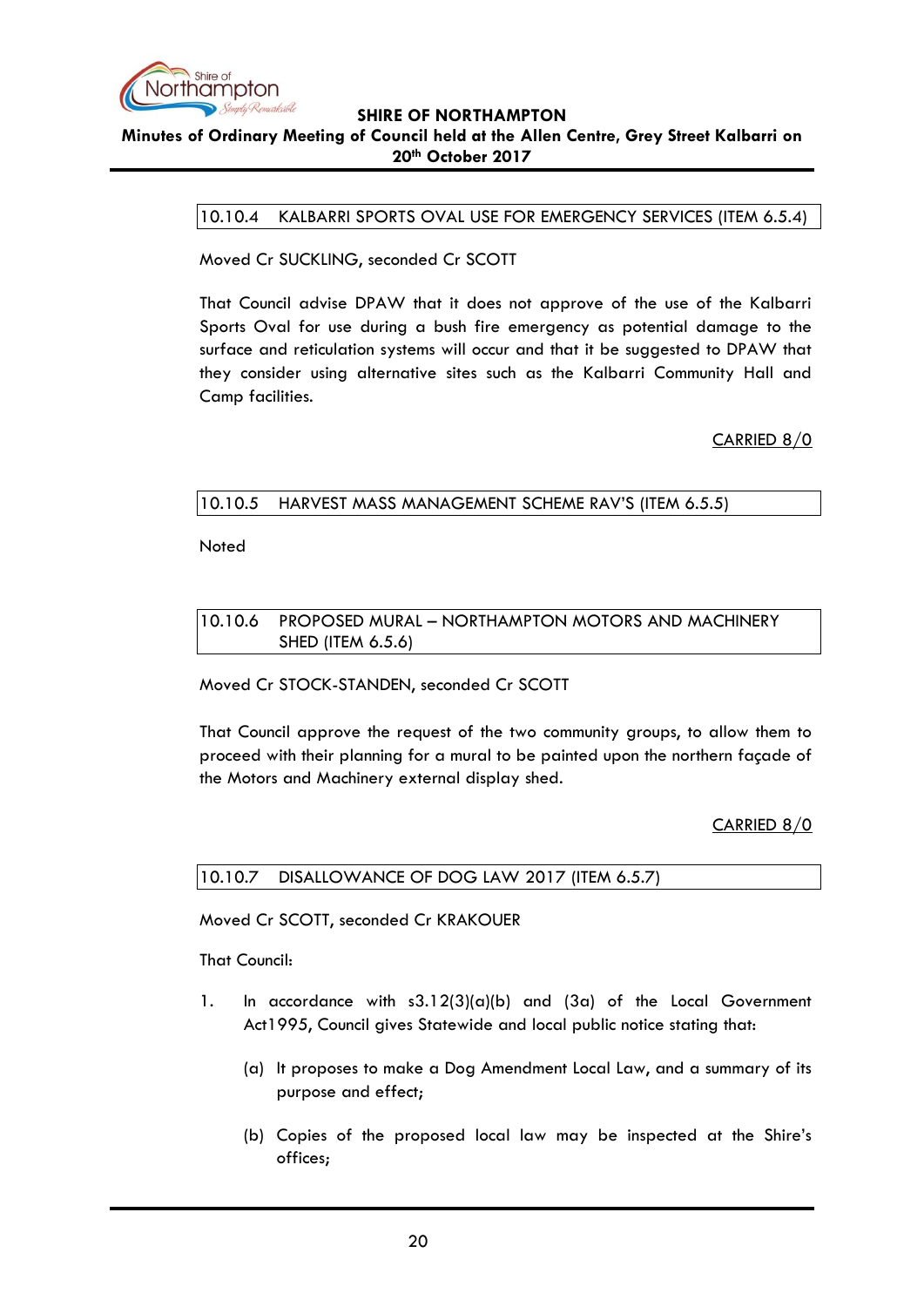

**Minutes of Ordinary Meeting of Council held at the Allen Centre, Grey Street Kalbarri on 20th October 2017**

- (c) Submissions about the proposed local law may be made to the Council within a period of not less than 6 weeks after the notice is given;
- (d) In accordance with s3.12(4), as soon as the notice is given, a copy be supplied to the Minister for Local Government;
- (e) In accordance with  $s3.12(3)(c)$  of the Act, a copy of the proposed local law be supplied to any person requesting it; and
- (f) the results be presented to Council for consideration of any submissions received.
- 2. The Joint Standing Committee on Delegated Legislation be advised of this undertaking, and that:
	- (a) all consequential undertakings arising from this undertaking will be made will not be enforced in a manner contrary to this undertaking;
	- (b) it be provided with a copy of the minutes of this meeting; and
	- (c) where the Dogs Local Law 2017 is made publicly available, whether in hard copy or electronic from, it will be accompanied by a copy of these undertakings.

CARRIED 8/0

## ADJOURNMENT

Council adjourned at 2:41pm.

Meeting reconvened at 2:52pm with the following in attendance:

Cr Simkin, Cr Scott, Cr Stock-Standen, Cr Carson, Cr Stanich, Cr Suckling, Cr Pike, Cr Krakouer, Garry Keeffe and Grant Middleton.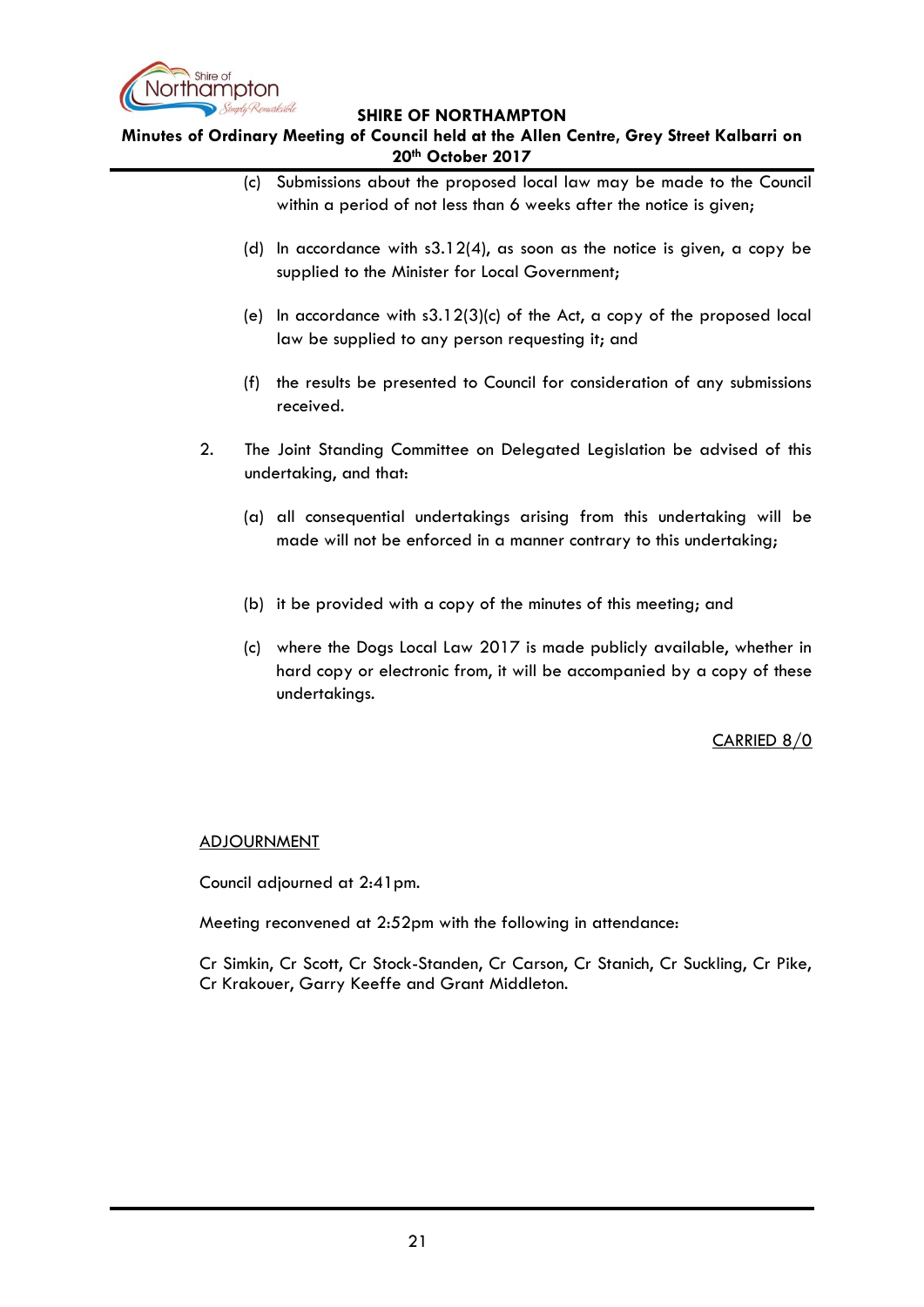

**Minutes of Ordinary Meeting of Council held at the Allen Centre, Grey Street Kalbarri on 20th October 2017**

#### <span id="page-21-0"></span>**10.11 SHIRE PRESIDENT'S REPORT**

Since the last Council meeting Cr Simkin reported on his attendance at the following:

| 6/10/2017  | Meet and Greet with the Premier of WA                           |
|------------|-----------------------------------------------------------------|
| 12/10/2017 | Regional Development Commission - Dongara to Northampton Bypass |
|            | Meeting                                                         |
| 13/10/2017 | Kalbarri Bowling Club- Opening of the new green                 |
| 15/10/2017 | Opening of Binnu Tennis Courts                                  |
| 17/10/2017 | <b>Regional Road Coastal Sub-Group Meeting</b>                  |
| 18/10/2017 | Meeting with ratepayers regarding rate setting                  |
| 22/10/2017 | <b>Regional Road Group Meeting</b>                              |
|            |                                                                 |

#### <span id="page-21-1"></span>**10.12 DEPUTY SHIRE PRESIDENT'S REPORT**

Since the last Council meeting Cr Scott reported on his attendance at the following:

13/10/2017 Kalbarri Bowling Club Opening of the new green

# <span id="page-21-3"></span><span id="page-21-2"></span>**10.13 COUNCILLORS' REPORTS**

10.13.1 CR PIKE

Since the last Council meeting Cr Pike reported on his attendance at:

| 6/10/2017  | Kalbarri Roadwise Committee Meeting |
|------------|-------------------------------------|
| 18/10/2017 | Kalbarri Roadwise Committee Meeting |

## <span id="page-21-4"></span>10.13.2 CR SUCKLING

Since the last Council meeting Cr Suckling reported on her attendance at:

| 22/9/2017  | Pioneer Lodge Opening                          |
|------------|------------------------------------------------|
| 12/102017  | Party in the Park Volunteer event              |
| 18/10/2017 | Meeting with ratepayers regarding rate setting |

<span id="page-21-5"></span>10.13.3 CR STOCK-STANDEN

Since the last Council meeting Cr Stock-Standen reported on her attendance at:

22/9/2017 Pioneer Lodge Opening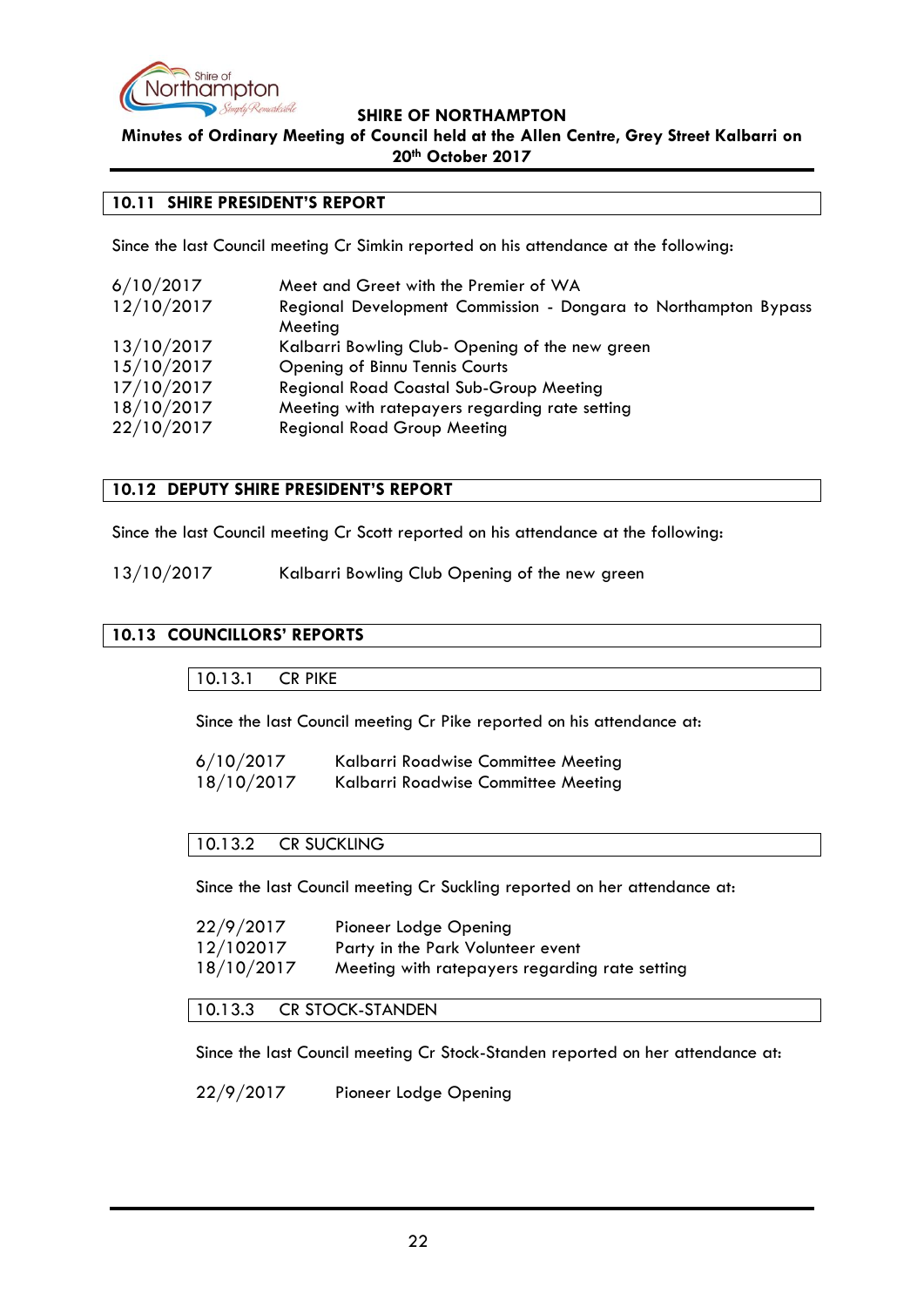

#### <span id="page-22-0"></span>**Minutes of Ordinary Meeting of Council held at the Allen Centre, Grey Street Kalbarri on 20th October 2017**

## 10.13.4 CR CARSON

Since the last Council meeting Cr Carson reported on his attendance at:

| 15/10/2017 | Opening of Binnu Tennis Courts                 |
|------------|------------------------------------------------|
| 18/10/2017 | Meeting with ratepayers regarding rate setting |

## <span id="page-22-1"></span>**10.14 INFORMATION BULLETIN**

Noted

## <span id="page-22-3"></span><span id="page-22-2"></span>**10.15 NEW ITEMS OF BUSINESS**

#### 10.15.1 DAMAGE AT KALBARRI TENNIS COURTS

Cr Krakouer advised Council that unauthorised use of the new Kalbarri Tennis Courts had been occurring, with broken glass evident within the court area and also on the adjacent lawn area, which created a hazard for authorised users. Cr Krakouer questioned what could be done to manage inappropriate use.

#### Moved Cr CARSON, seconded Cr KRAKOUER

That Council purchase security cameras, at a cost of \$400 plus GST, for the purpose of monitoring the Kalbarri Tennis Courts in the event of further damage.

#### CARRIED BY AN ABSOLUTE MAJORITY 8/0

#### <span id="page-22-4"></span>10.15.2 THANK YOU TO OUTGOING COUNCILLORS

Cr Stock-Standen raised with Council that it was Councillors Scott and Stanich's last Ordinary Meeting of Council and wanted to thank them for their contribution.

Moved Cr STOCK-STANDEN, seconded Cr SIMKIN

That Council give a vote of thanks to Cr Scott and Cr Stanich for their contributions to Council during their terms as Shire Councillors.

## CARRIED 8/0

Cr Simkin thanked both Councillors and presented them with Certificates of Appreciation. Cr Simkin also welcomed the two new Councillor Elects and reelected Councillors.